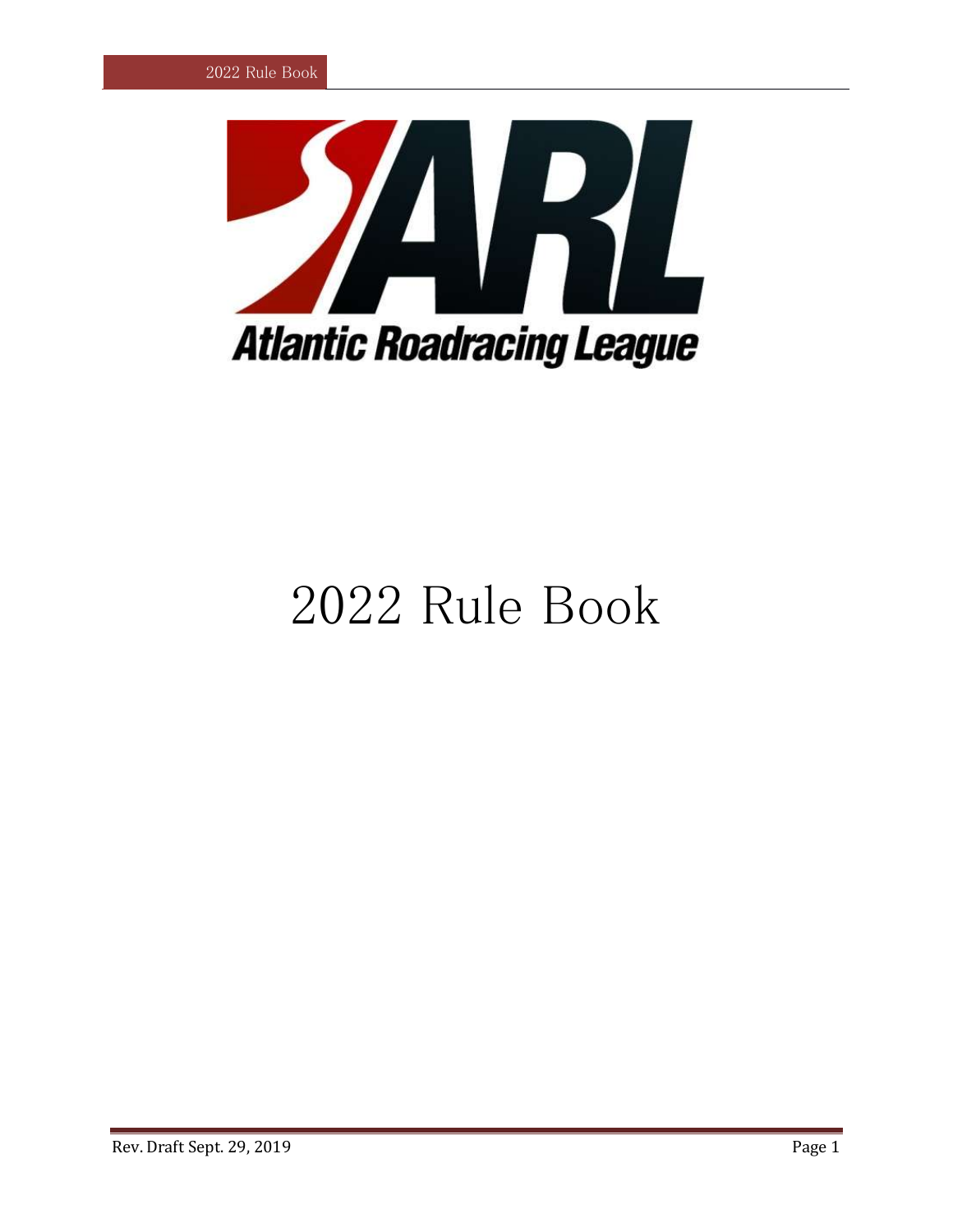# **Table of Contents**

| 1.  |  |
|-----|--|
| 2.  |  |
| 3.  |  |
| 4.  |  |
| 5.  |  |
| 6.  |  |
| 7.  |  |
| 8.  |  |
| 9.  |  |
| 10. |  |
| 11. |  |
| 12. |  |
| 13. |  |
| 14. |  |
| 15. |  |
| 16. |  |
| 17. |  |
| 18. |  |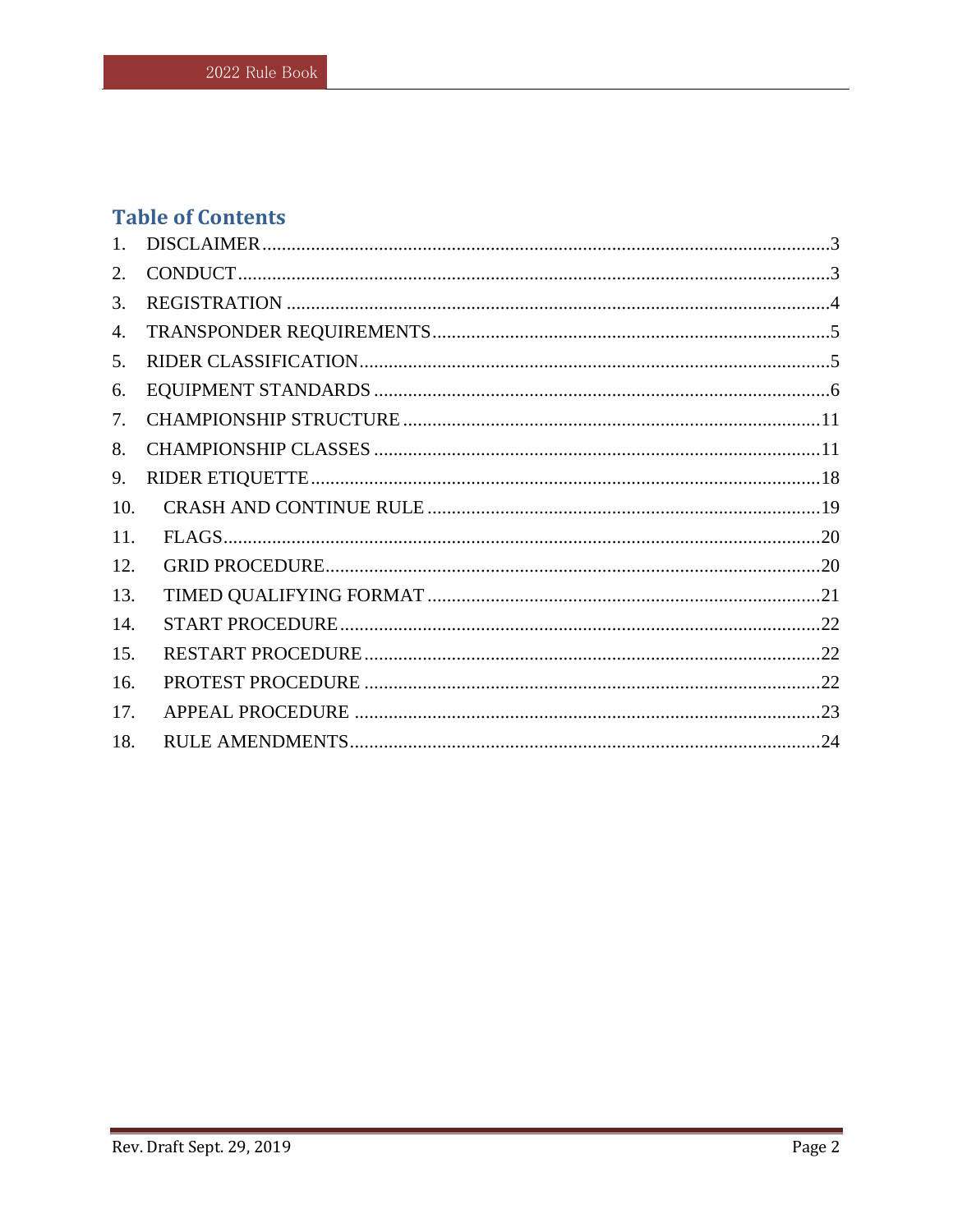# <span id="page-2-0"></span>**1. DISCLAIMER**

- 1.1. The rules and regulations set forth herein are designed to provide for orderly conduct of racing events. These rules shall govern the conditions of all sARL events. By participation in these events, all competitors are deemed to have read and to have agreed to comply with these rules.
- 1.2. No express or implied warranties concerning safety, including any implied warranty of or compliance with these rules and regulations. The rules are intended as a guide for the conduct of the sport and are in no way a guarantee against injury or death to participants, spectators or others who knowingly, freely and voluntarily assume the risk of serious injury or death. It is understood that racing by its very nature is a hazardous activity and can result in serious injury and / or death. Usage of these rules does not guarantee the well being of the participant. Participation in this type of activity is at the participants own risk.
- 1.3. By signing or online submission of the membership application, entry forms and signing of waiver, every competitor agrees to be subject to these rules and any supplements. sARL, having promulgated these regulations, may modify, add to, delete from, or grant exceptions to these regulations at any time. Since it is impossible to anticipate every possible circumstance, the official(s) responsible for the operation of each racing event will rule on any area of dispute that is not clearly covered by these rules by using common sense and fair play. The word of the Referee / Race Controller on these areas will be considered final and hence nonprotestable.

# <span id="page-2-1"></span>**2. CONDUCT**

- 2.1. All persons within the confines of the racetrack must possess valid event passes at all times. Those found without a valid pass may be removed from the property/event. Any fraudulent use of a pass by any person will result in disciplinary action being taken against them and/or the rider they are with. Persons with fraudulent passes may be prosecuted to the fullest extent of the law.
- 2.2. Competitors and their mechanics or pit members shall conduct themselves in a sportsmanlike manner at all times. Failure to do so may result in the rider being penalized by means of one or more of the following:
	- 1.1.1. A fine of not more than \$250
	- 1.1.2. Five (5) position penalty unless the referee deems a harsher penalty is in order
	- 1.1.3. Disqualification from a particular race or whole event
	- 1.1.4. Suspension for a period of time to be decided upon by the sARL Competition Review Committee
	- 1.1.5. Normal avenues of appeal are open for these penalties.
- 2.3. The use of intoxicants or drugs of any nature, which could affect the mental or physical abilities of any participant from their normal capabilities when in good mental and physical health, are strictly prohibited. No alcohol may be consumed by any person in the paddock area while the track is open.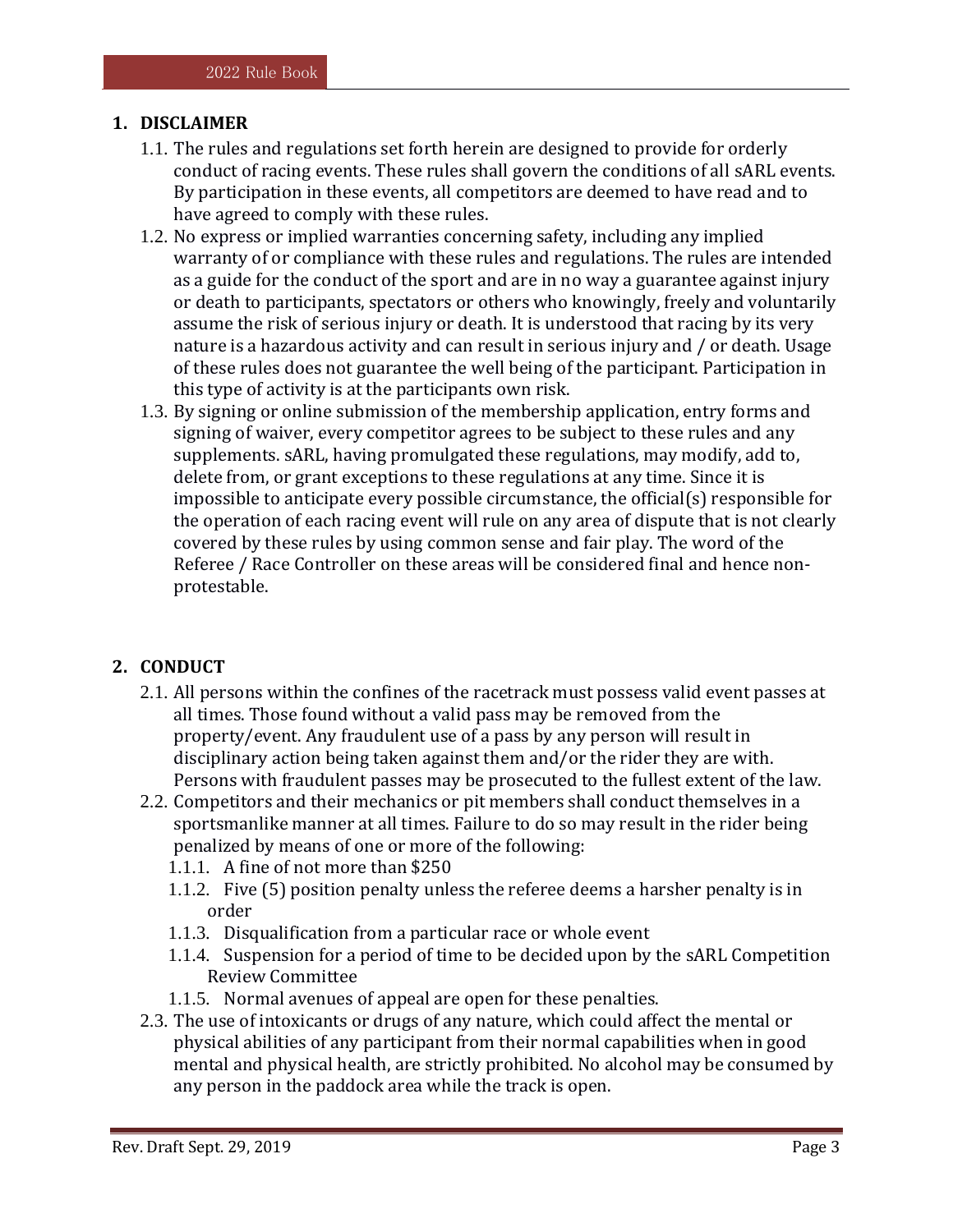- 2.4. Physical violence or verbal abuse of any other person within the boundaries of the facility will result in immediate suspension, a minimum fine of \$50, and a possible prosecution through local law enforcement authorities.
- 2.5. During an event, no persons, except competitors, track officials and corner crews and ambulance crews are allowed on the track surface.
- 2.6. Children are allowed in the paddock area, but must be controlled at all times by a responsible adult. Proper compliance is the sole judgment of the race officials. Pets may be kept in the paddock area only if they are restrained indoors or by leash when in public. Pets and children are not permitted on pit lane (except if the child was a properly licensed rider/mechanic/crew member who meets the age requirements)
- 2.7. All persons when riding pit bikes or ATVs in the paddock area must adhere to the Paddock speed limit of 15 kph, and subject to the discretion of sARL/AMP officials.
- 2.8. Unauthorized use of the track by motorized vehicles after hours is prohibited.
- 2.9. Burnouts, wheelies and stoppies are strictly forbidden at any time within the paddock and pit area.
- 2.10. Failure to leave pit areas in acceptable state of cleanliness, including Lockwire on ground, old tires, boards and the like will result in a fine of \$200 dollars which will go to the EMT fund.

# <span id="page-3-0"></span>**3. REGISTRATION**

- 3.1. All participants must assess for themselves the facility, organization, safety measures, weather conditions and any other consideration regarding the risk of competition at any given event. Participation after such an assessment indicates an assumption of all risks involved.
- 3.2. All entrants in sARL sanctioned events must hold valid sARL Membership (applications available online at www.atlanticroadracing.com) Competitors under 18 years of age must have their application signed by their parent or guardian. Persons guilty of falsifying an application shall be subject to competition ban from all sARL events.
- 3.3. All riders must sign an official entry form and release for each event, and no rider may practice or compete without such signatures. Unregistered participation in either practice or race event will result in disqualification from the day's activities and/or a fine of up to \$50. It is the rider's responsibility to sign all release waivers.
- 3.4. It is the responsibility of every competitor to notify the race officials of any medical condition that may be worsened by participation at that particular event. Permission to compete following such notification does not create an assumption of liability on the part of the officials or sanctioning body.
- 3.5. It is the responsibility of the rider to assure entry in the correct class (es). Any rider improperly entered may be disqualified from that class.
- 3.6. Events will be run regardless of weather conditions. There will be no refunds or credits of entry fees due to inclement weather. In the event the track is unusable due to impossible conditions, sARL reserves the right to postpone or cancel an event. Credits will be considered at that time.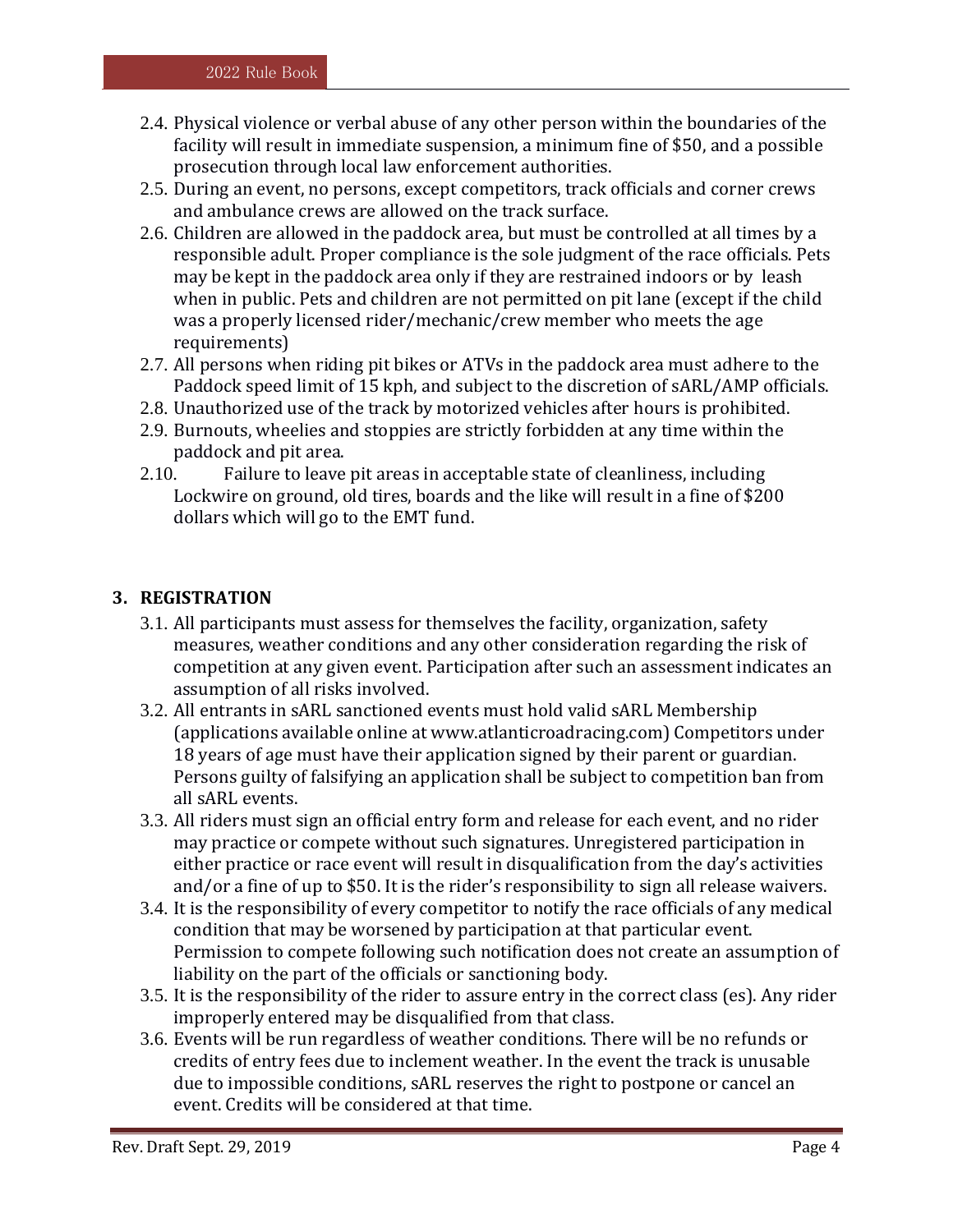- 3.7. THERE WILL BE ABSOLUTELY NO REFUNDS OR CREDITS FOR ANY REASON ONCE A MACHINE HAS ENTERED THE TRACK IN ANY CAPACITY.
- 3.8. Dishonored cheques or disapproved charge cards may be cause for a fine and immediate suspension from further competition. Cheque writing/charge card privileges will be withdrawn from offenders or those who prove reluctant to quickly redeem any outstanding balances. All competitors must be in good standing prior to being able to participate in further sARL events.
- 3.9. Attendance at the riders meeting is MANDATORY for all riders. Failure to attend on a qualifying only day will result in a four (4) second penalty or 4 positions applied to the rider's best qualifying time, grid position in each class entered. Failure to attend on a Race Day will result in the rider starting from the back of the grid in all classes entered for that day. Further infractions may result in disqualification. Referees decision is final and non-protestable.
- 3.10. Failure to have machinery and riders equipment scrutinized by the technical inspector may result in disqualification and a fine of up to \$50 at the discretion of the referee.

# <span id="page-4-0"></span>**4. TRANSPONDER REQUIREMENTS**

- 4.1. Riders are responsible to secure transponder to upper fork of motorcycle according to MyLaps recommendations and ensure bracket does not rotate when secured.
- 4.2. All riders must use either sARL transponders rented from registration or compatible self owned transponders. Rental fees are for a single round or for a complete season. Rental transponders must be returned to Timing and Scoring following each round, regardless of rental agreement (season or individual round). Riders failing to return transponder before leaving track will not be scored and may be subject to \$500 fine.
- 4.3. Riders may not use another competitor's transponder. In the event a rented transponder is damaged in a crash, it must be immediately returned to Timing and Scoring for replacement. Riders who lose or do not return their transponder will be subject to a \$500+HST replacement fee.
- 4.4. Official timing printouts can be made available to riders and press agents upon request after the last recorded session of the day.
- 4.5. All competitors must use a transponder any time they are on the track. Failure to use a transponder will result in a black flag situation (see flag section)

# <span id="page-4-1"></span>**5. RIDER CLASSIFICATION**

5.1. There are three (3) rider classifications: **Amateur, Expert** and **Pro**. Classification is based on experience, points accumulated and observed riding ability. All first year riders will compete in Amateur until they have displayed the necessary competitiveness, safety measures and race/points requirements required to compete at the Expert level. sARL may reclassify a rider at any time, regardless of points accumulated, if they feel it is warranted. A rider may request reclassification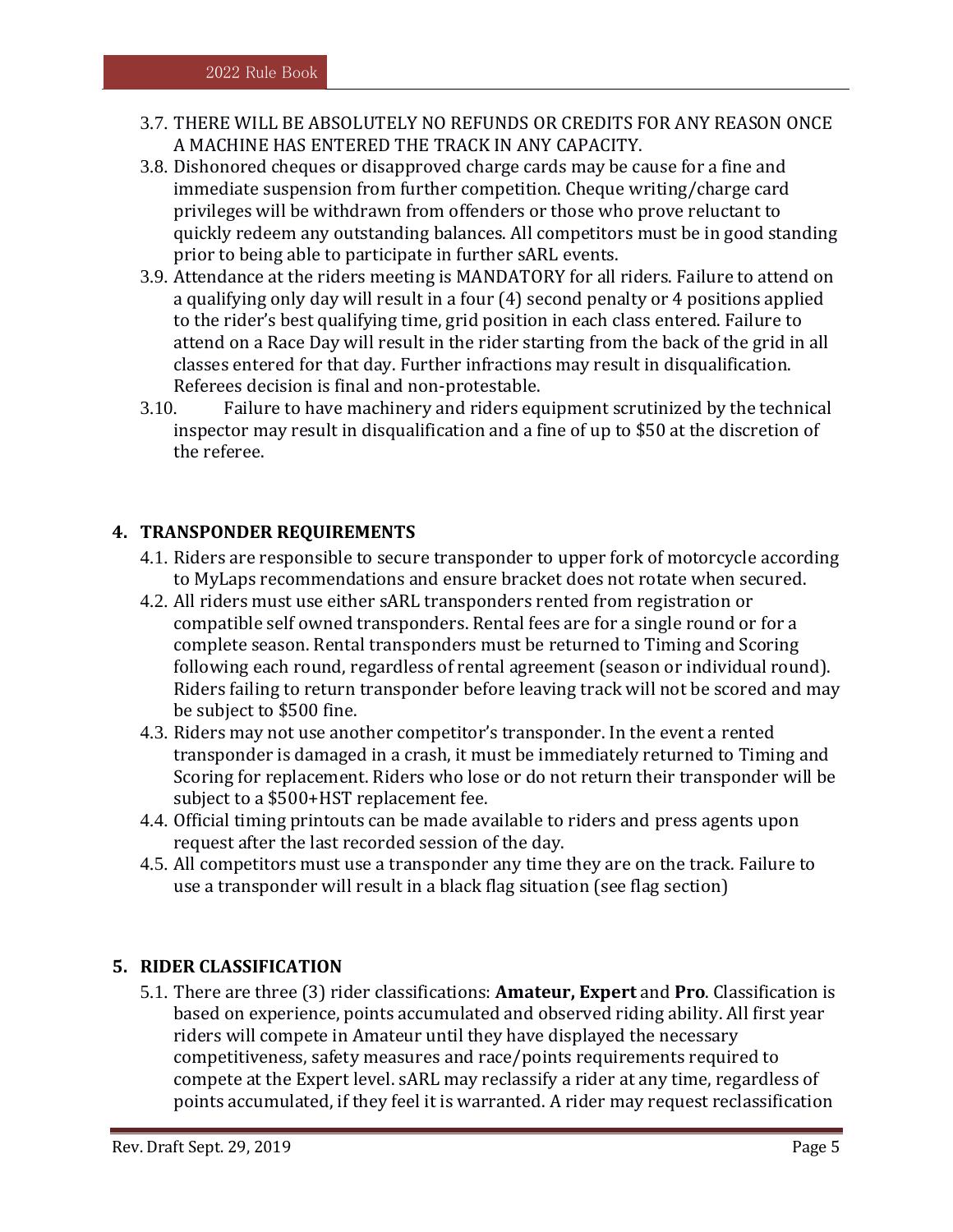at any time. Any rider who, at any time, has held a Pro/Expert or equivalent motorcycle road racing licence from any sanctioning body will NOT be allowed to compete as an Amateur.

- 5.2. **ADVANCEMENT:** Amateur to Expert Recommended requirements are two hundred (200) points and a minimum of ten races in a single season. Experience with other organizations will be considered with proof of finishes. A race is counted if completed. Riders may request mid year advancement and are responsible for tracking their own points. When ready for advancement, the Competition committee should be notified and the points verified. All requests for advancement must be submitted at least seven (7) days prior to an event.
	- 5.2.1. Competitors will advance to Expert status automatically if they:
		- 5.2.1.1. Place top three (3) in final series points in sARL final point standings for Amateur Sport Bike or larger displacement, 4 cylinder DOT/streetbased sport bike or similar classes.
		- 5.2.1.2. Win (1st) in an Amateur National Sport Bike or Superbike race.
	- 5.2.2. Expert riders will race and be scored along with Pro riders for sARL events.
	- 5.2.3. Expert to Pro Competitors will advance to Pro status automatically if they:
		- 5.2.3.1. Place in the top five (5) in final series points in the previous year's Amateur National Sport bike or Superbike Championship Series.
		- 5.2.3.2. Place top three (3) in final series points in sARL final point standings for PRO Sport Bike or larger displacement, 4 cylinder DOT/street-based sport bike or similar classes.
		- 5.2.3.3. Win (1st) in an Amateur National Sport Bike or Superbike race.
		- 5.2.3.4. Final decision for all rider classifications is the decision of the competition committee.

# <span id="page-5-0"></span>**6. EQUIPMENT STANDARDS**

- 6.1.1. Motorcycle and rider equipment must meet certain minimum standards and be inspected and approved by the Technical Inspector. The primary emphasis of this inspection is race worthiness of the equipment used. Application of a technical inspection approval sticker does not imply compliance with class requirements or that the machine is safe for competition. The Referee / Tech inspector may request class suitability inspection as well as revoke approval of any machine at any time during the event.
- 6.1.2. The burden of complying with the rules regarding class suitability and minimum equipment standards rests with the entrant and it is their responsibility to seek approval of the Technical Inspector of any areas of question regarding suitability. Where the rules permit or require components of equipment to be installed, replaced, altered or fabricated, it is the sole responsibility of the rider to select components or materials and/or fabricate the same so the motorcycle component will perform in competition with safety.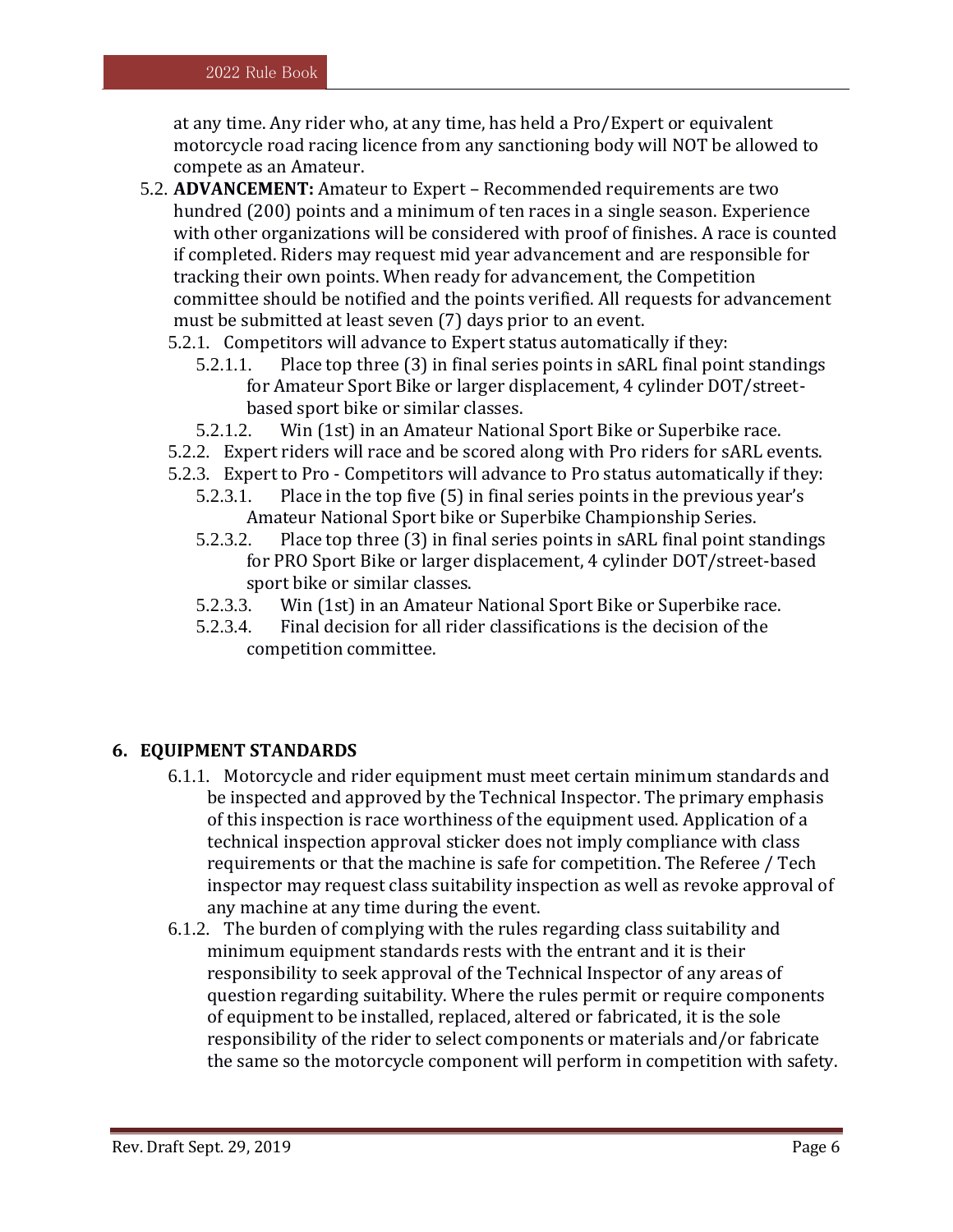- 6.1.3. Motorcycles and rider equipment must be brought to technical inspection in a race-ready condition. The only exception is that enough bodywork (lowers) must be removed for the complete inspection of the machine.
- 6.1.4. Technical inspection approval stickers must be displayed on the motorcycle before it will be allowed on the track surface.

# **6.2. MOTORCYCLE TECHNICAL REQUIREMENTS**

- 6.2.1. The following are minimum standards that will be in effect at all events for motorcycle preparation:
- 6.2.2. Motorcycles that are excessively dirty or show potentially dangerous bodywork damage will not be approved.
- 6.2.3. Tires must be in good condition and must be mounted on wheels at least 15 inches in diameter. Wheels made of carbon fiber are not allowed. Valve stem caps with an air seal are required on both wheels.
- 6.2.4. Axles must have cotter pins or safety wire through both the axle and the nut. Axle caps securing the front axle to the fork must also be safety wired. Fork drains must be taped, silicone or safety wired.
- 6.2.5. All machines must have operational front and rear brakes.
- 6.2.6. All brake stay bolts and caliper mounting bolts must be safety wired or secured by cotter pin.
- 6.2.7. All brake line banjo bolts must be safety wired or secured with silicone.
- 6.2.8. All machines must have operational, labeled, handlebar mounted kill switch or button and a self-closing throttle. Clutch and brake levers must have ballends. Kick starters if applicable and shifters must be safety wired.
- 6.2.9. All center / side stands, turn signals, headlights, lenses, reflectors, luggage racks, crash bars and mirrors must be removed.
- 6.2.10. Clip style master link and chain adjusters must be safety wired. Rivet type master links do not require safety wire.
- 6.2.11. Fairings must be mounted in at least three (3) locations. An oil retaining, sealed, lower bellypan is mandatory on all models. The front wheel must be clearly visible from both sides except portion covered by fender. No streamlining may be attached to the rider. Rear fender/seat must extend to a line drawn vertically to the rear axle and no further than the rear edge of the tire.
- 6.2.12. All oil, fuel and coolant carrying hoses or lines must be secured at all connecting points by clips, hose clamps, safety wire or other approved means. Hose clamps must be safety wired. Any machine leaking any fluid will be rejected.
- 6.2.13. Oil coolers must be securely mounted in a protected area. Lines must be braided steel type and fastened with compression fittings unless original equipment. All connections must be safety wired. Routing of lines should be approached with care to avoid wear through or melting.
- 6.2.14. On 4 stroke machines, crankcase ventilation must be routed into a heat resistant catch can of at least 330cc capacity, or the air box. If ventilation is routed into the air box, any drains from the air box must be sealed. If ventilation is routed to a catch-can, the overflow tube from the catch-can must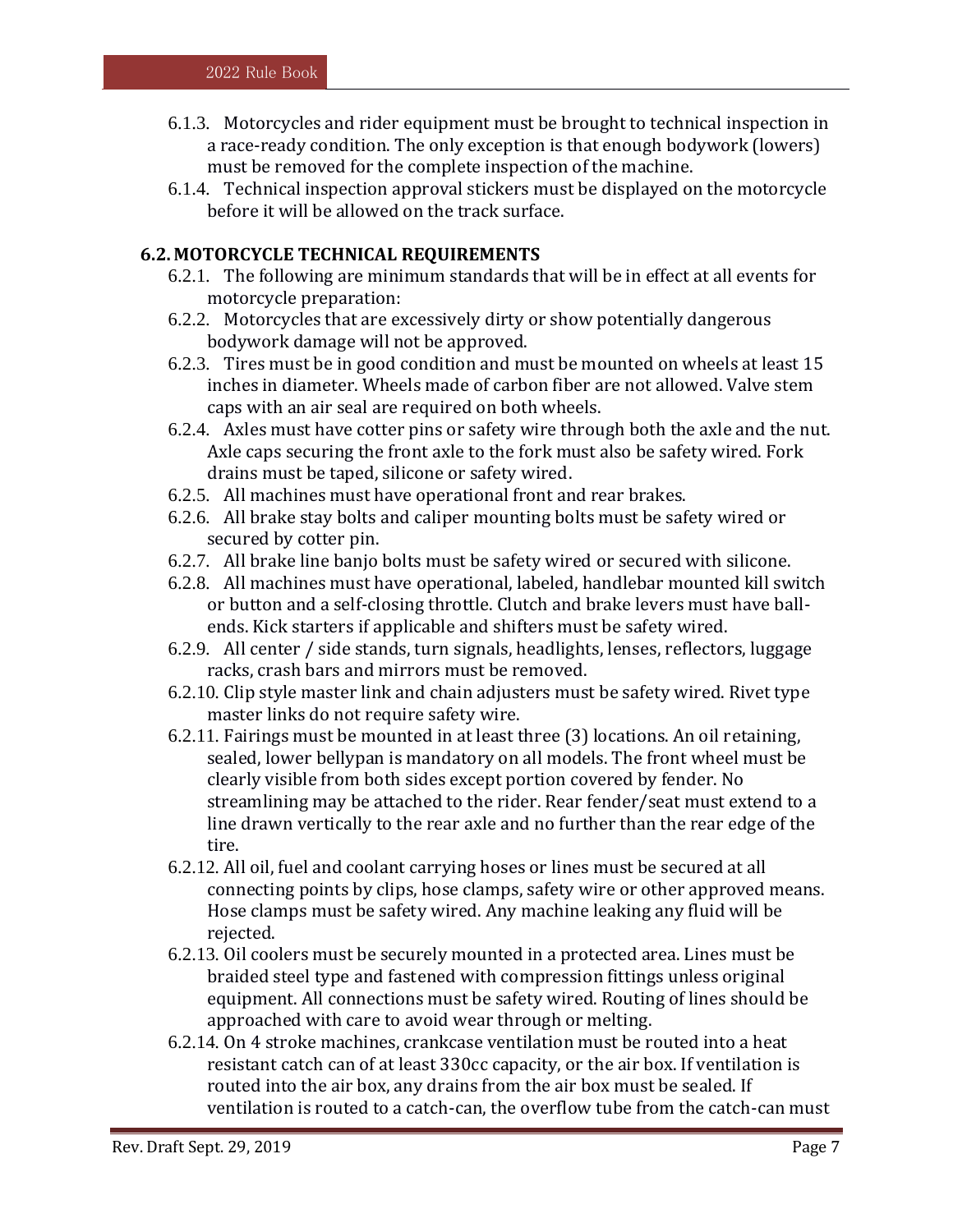be routed into the intake area of the carburetors or the sealed lower. Radiator overflow and battery vent tubes may be routed into a separate catch-can that need not be vented into the intake area.

- 6.2.15. Exhaust system mounts, brackets, springs and baffles must be safety wired. Four cylinder in-line machines need wire on at least the two outer header pipes. If possible, a second means of securing the pipes is encouraged.
- 6.2.16. Only water with approved additives (, water wetter) are permitted. Cooling systems must not contain ethylene glycol or propylene glycol based coolant. Radiator filler cap must be safety wired.
- 6.2.17. All engine, transmission and final drive unit drain plugs and filler caps must be visibly safety wired. Oil filter bolts must be secured with safety wire and spin-on oil filters must be secured with a metal clamp and safety wire or other acceptable means.
- 6.2.18. Super-charging and Turbo-charging is allowed only if it is original equipment.
- 6.2.19. All machines must have effective noise reduction/silencing, meaning "straight" pipes are not allowed. Machines in question may be required to test in an open area of the paddock with someone seated on the running machine with engine at half throttle in neutral the machine cannot measure more than 106dB. The meter reading is taken at 0.5 meter (20 Inches) away at a 45 degree angle from the muffler outlet.
- 6.2.20. Four cylinder inline machines will be required to have case guards, which may be a separate fabricated unit, an aftermarket heavy-duty cover or a stock cover with extra metal welded to it. Frame sliders are not case guards. Suitability of case guards is at the discretion of the technical inspector.

# **6.3.RIDER EQUIPMENT**

- 6.3.1. All riders must bring helmet, gloves, leathers, back protector and boots to tech for inspection at beginning of each season and if rider is involved in a crash. Helmet must meet acceptable standards. Failure to tech rider equipment will result in refusal to enter track surface by the referee without refund of registration fees. Acceptable Helmets for on track use must meet one or more of the following standards:
	- 6.3.1.1. (European Standard) ECE 22 05 or newer.
	- 6.3.1.2. (Great Britain Standard) BS 6658 Type A
	- 6.3.1.3. (North American Standard) M 2010 7
- 6.3.2. All original helmet label documentation must be in place for helmet inspection if requested at each event.
- 6.3.3. Damaged helmets will have approval revoked, thus requiring replacement. Riders using other than approved and inspected helmets will be penalized.
- 6.3.4. The use of "tear offs" is permitted. Open face helmets are not allowed
- 6.3.5. Footwear must be no less than 8 inches in height and be leather or similar approved material. Any holes in boots from wear or crash may be repaired in a manner acceptable to the tech inspector and utilize abrasion resistant material.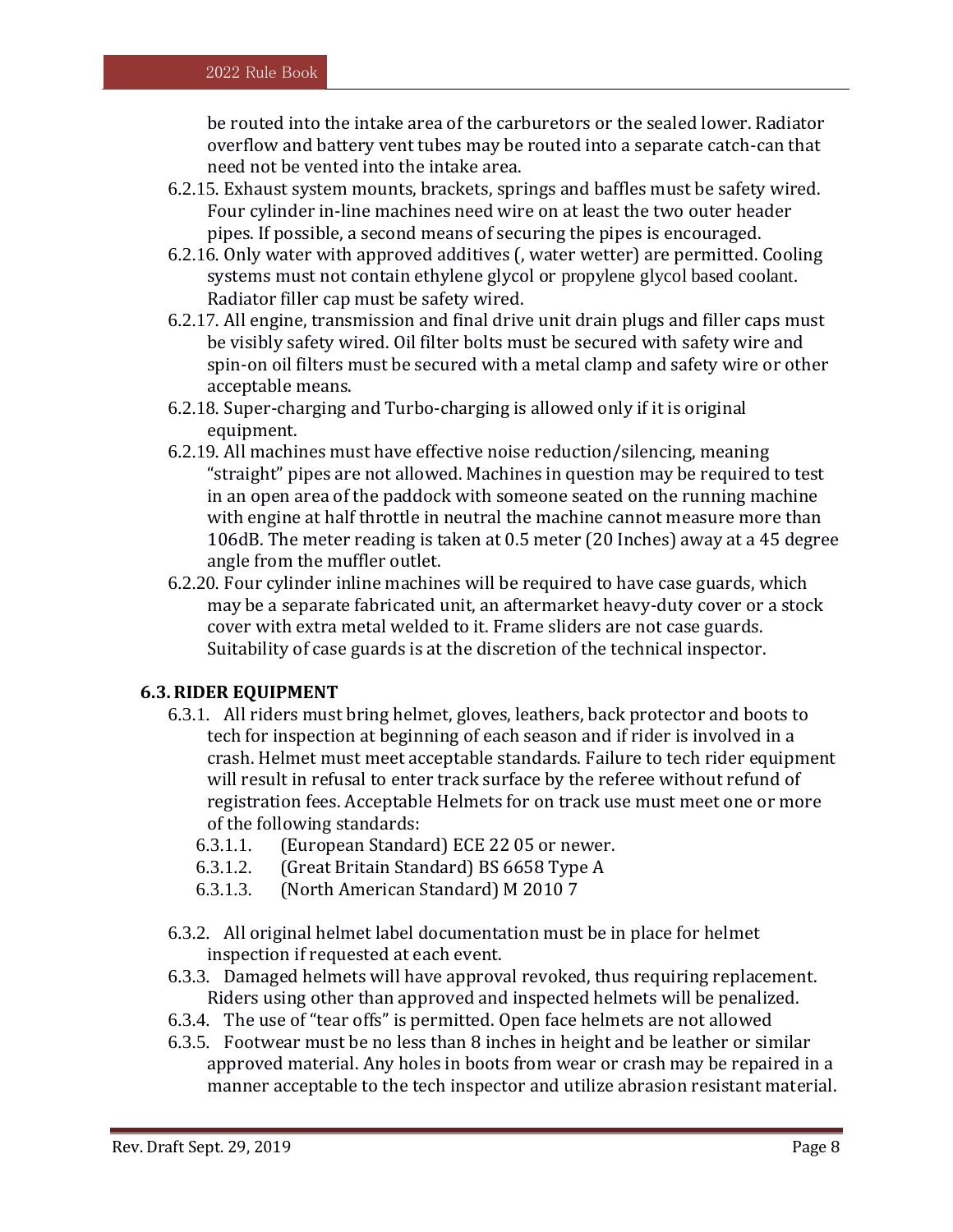- 6.3.6. Gloves must be worn and must fully cover wrists. While leather is preferred, combinations of Kevlar/leather are acceptable if leather protects the fingers and palms. Any holes, seam splits in gloves from wear or crash may be repaired in a manner acceptable to the tech inspector and utilize abrasion resistant material.
- **6.4.** Clothing must be leather or Kevlar. All suits must be of a one piece garment for racing. Separate jackets and trousers are acceptable only if they zip together to make one piece of clothing pending the approval of the technical inspector. Any holes in boots from wear or crash may be repaired in a manner acceptable to the tech inspector and utilize abrasion resistant material. It is required that riders wear back protectors under their racing gear unless their racing gear is equipped with a back protector. **NUMBER DISPLAY REGULATIONS** 
	- 6.4.1. Pro riders will use **BLACK** numbers on a white background or white outline, and Expert riders will use either **RED** numbers, or **BLACK** numbers with a **red** outline on a white background or outline, Amateur will use **RED** numbers on a white background, or white outline. Any deviation from these colors must be approved by the Technical Inspector.
	- 6.4.2. Riders in Vintage Open, Sportsman, Formula 46, Thunder, LW 125, LW 250 and LW 400 will be classified as Pro, Expert and Amateur but compete against each other for one championship in each class.
	- 6.4.3. Number plates must be of sufficient size/shape to be seen by lap scorers, free of any stickers or sponsor logos except as required by specific class rules. The organizers retain the right to require number plates on machines with unusually shaped tail sections.
	- 6.4.4. Numbers will be assigned by sARL as the sanctioning body. Riders competing at national level events or events at other sanctioning bodies may have to change their numbers if already used by that sanctioning body.
	- 6.4.5. sARL assigned numbers will be exclusive to that rider for the next competition year unless the person holding that number does not race, at which point they will be considered available for use the following year. Requests for numbers can be made by emailing – admin@atlanticroadracing.com

# **6.5.INSTALLATION OF LOCK WIRE**

- 6.5.1. Lock wiring (or safety wiring) is the securing together of two or more parts with a wire installed in such a manner that an additional tightening of the wire will counteract any tendency for a part to loosen.
- 6.5.2. The maximum span of lock wire between two points shall be six (6) inches.
- 6.5.3. Where multiple groups are lock wired, the maximum number in a series shall be determined by the number of units that can be lock wired by a 24 inch length of wire.
- 6.5.4. Caution must be exercised during the twisting operation to keep the wire tight without overstressing. Abrasions caused by commercially available wire twisting pliers shall be acceptable but nicks, kinks and other damage to the wire are not.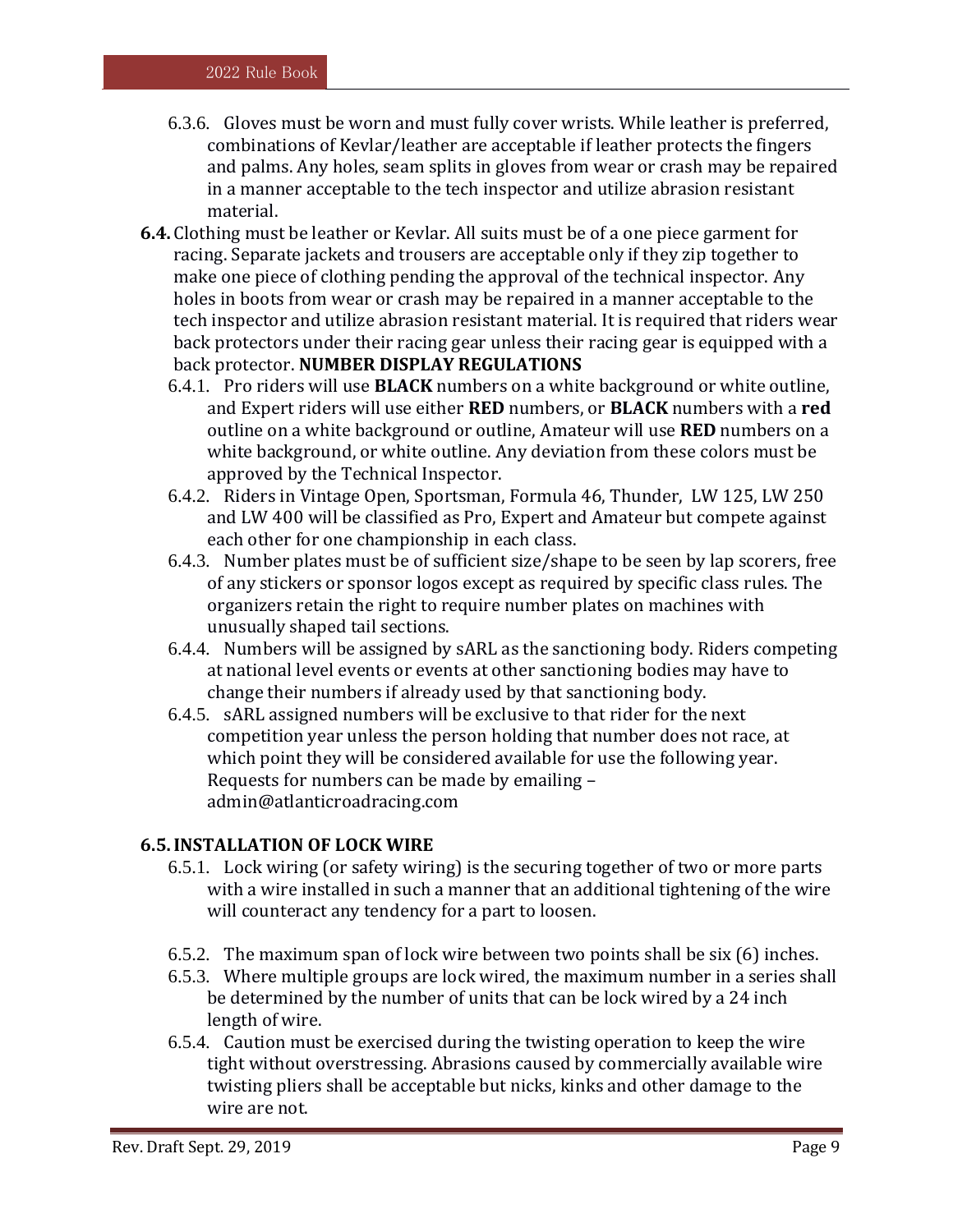- 6.5.5. Lock wire shall not be installed in such a manner as to cause the wire to be subjected to chafing, fatigue through vibration or additional tension other than that imposed on the wire to prevent loosening. In the event that no wire hole is provided, wiring should be to a convenient neighboring part in a manner so as not to interfere with the function of the parts. Various examples of lock wiring are shown in figures 1-1 thru 1-12.
- 6.5.6. Check the units to be lock wired to make sure they have been correctly torqued. Under or over torqueing to obtain proper alignment of the holes is not advisable. If it is impossible to obtain a proper alignment within the specified torque limits, back off the unit and try it again or select another unit.
- 6.5.7. In adjacent units, it is desirable that the holes be in approximately the same relationship to each other as shown in Figures 1-1 thru 1-4 (for right handed threads), thus the lock wire will have a tendency to pull the unit clockwise and tight, this should be reversed for left handed threads.
- 6.5.8. Where lock wire is used to secure a castellated nut on a threaded item, selection of locking hole diameter for the item shall be based on cotter pin requirements
- 6.5.9. FIGURES

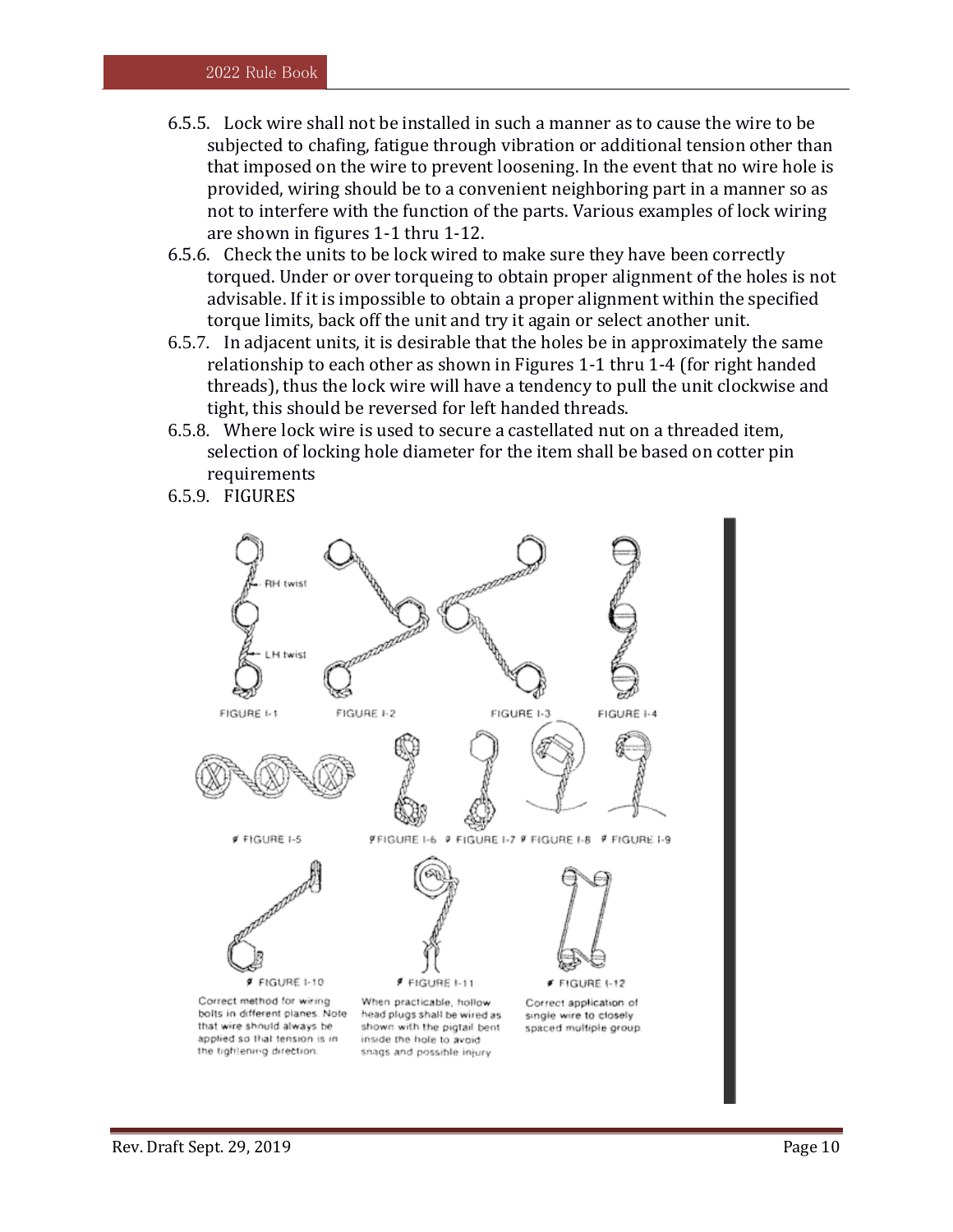# <span id="page-10-0"></span>**7. CHAMPIONSHIP STRUCTURE**

- 7.1. Racing points are awarded as follows for all sARL regional classes:
- 7.2. Note: Points from the CSBK AMP National Event will NOT be counted toward sARL championships. Official Final Race (Position/points)

1/26, 2/20, 3/15, 4/11, 5/10, 6/9, 7/8, 8/7, 9/6, 10/5, 11/4, 12/3, 13/2, 14/1 . A rider must complete 50% of final race distance to receive points.

- 7.3. Qualifying points are awarded as follows: Official Final Qualifying session/heat race (Position/points) 1/4, 2/3, 3/2, 4/1.
- 7.4. In combined qualifying sessions, pros will be scored separately from amateurs only when the respective championship classes are scored separately.
- 7.5. Results will be posted within one (1) hour of completion of race. It is the rider's responsibility to check the results; any errors or omissions must be reported within thirty (30) minutes of posting to either the Referee or Timing and Scoring, after which no changes are possible or protestable.
- 7.6. TIE BREAKER-In the case of a tie in final class championship point standing, the rider with the best per race results (starting with 1sts, 2nds, etc) will be ranked ahead. If this method of tie breaking does not separate the tie, then the rider with the best result in the final race will get the better year-end position.
- 7.7. The Maritime Road Racing Champion shall be the winner of the Pro Superbike class.

# <span id="page-10-1"></span>**8. CHAMPIONSHIP CLASSES**

- Classes with less than four (4) machines entered will not be run, but entrants will be given the option to bump up to the next suitable class or amalgamated with a similar class.
- No points, awards or contingency will be given to classes with less than four (4) competitors or competitors that are granted approval from the competition committee to bump down to a lower class

# 8.1.1. ENFORCEMENT:

 For classes with minimum weight rules the following penalties for violating the weight minimums will be applied.

# Qualifying

Competitors who have machines that measure less than the class/machine weight limits on the sARL scales when measured post qualifying will be penalized one position for each pound under the respective class/machine limit.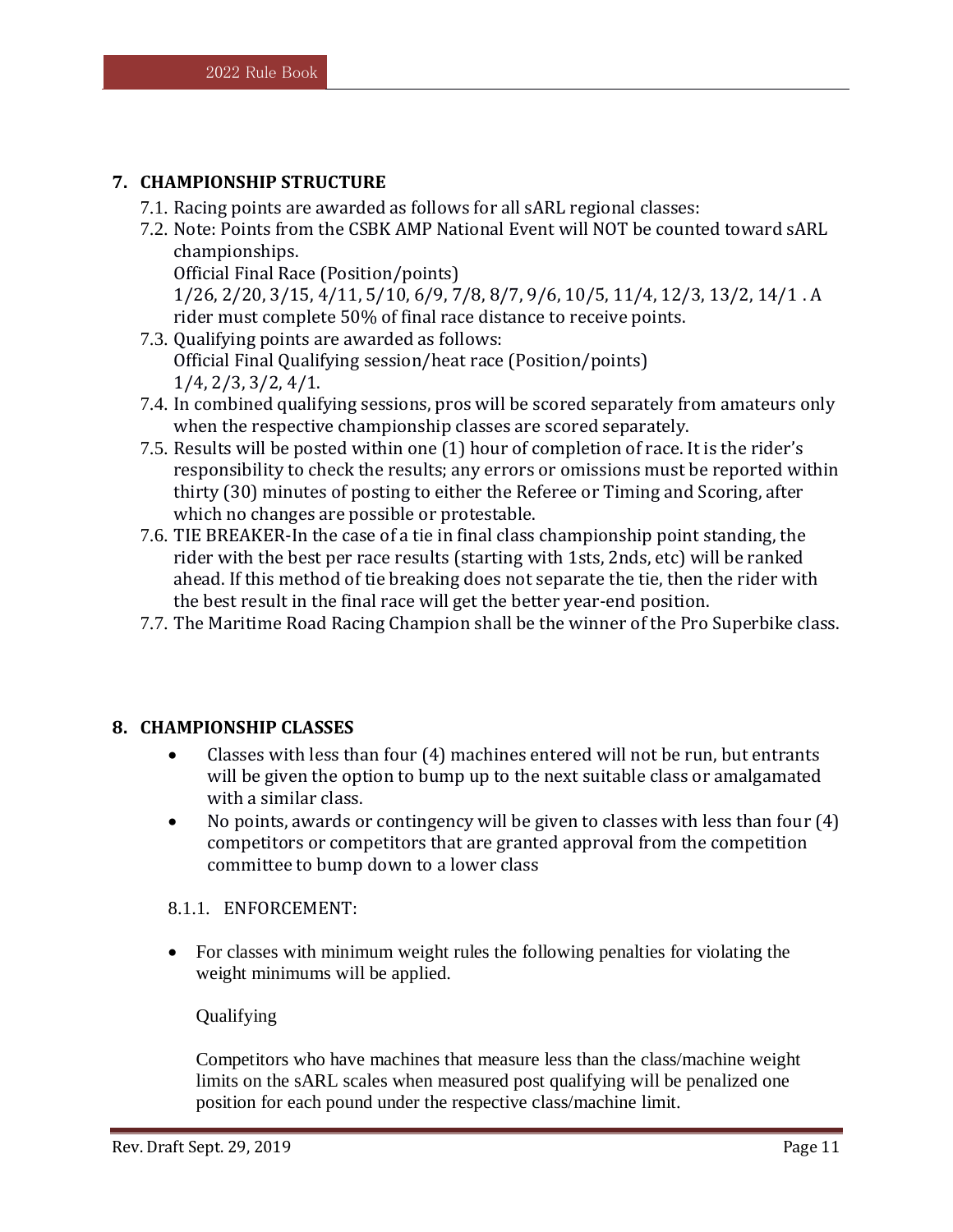Competitors with machines reading more than 5 pounds below the respective class/machine limit will be penalized points as indicated above, as well as be placed at the back of the applicable race(s)  $grid(s)$ .

#### Race

Competitors who have machines that measure less than the class/machine weight limits on the sARL scales when measured post race will be penalized 2 positions for each pound under the respective class/machine limit.

Competitors with machines reading more than 5 pounds below the respective class/machine limit will be disqualified from the race results.

 The sARL Technical Inspector and sARL officials decision is final in all matters concerning machine safety, preparation and presentation standards, class eligibility and legality.

#### 8.2. **SUPERBIKE / SPORT BIKE**

8.2.1. Approved motorcycles for Pro and Amateur superbike / sport bike must follow CSBK regulation for eligible machines unless otherwise specified below.

#### 8.2.2. THE FOLLOWING MUST BE REMOVED:

- All lights, turn signals and their mounting brackets.
- Mirrors, horn, license plate frame and brackets.
- Side/center stands.

#### 8.2.3. WHEELS / BRAKES:

- Original equipment brake systems and wheels must be used.
- Aftermarket brake pads and lines may be installed.
- The front brake master cylinder may be substituted.
- Aftermarket front brake rotors may be used as long as the rotors are the same size and material as OEM equipment. Caliper mounts and hanger, front and rear may not be modified and substituted.
- Wheel spacers, front and rear may be made "captive" to allow for faster wheel changes.
- All stock parts at the rear wheel must be used including the caliper mounts and chain adjuster. A caliper retaining device may be used.

#### 8.2.4. FRONT SUSPENSION:

- Original front forks must be retained: inner and outer tubes, fork cap (intact and in working order, wing nut adjuster mods allowed), fork bottoms, caliper mounts, axles and spacers, stock fork caps may be replaced with an extension modification as long as OEM damping method remains the same.
- Aftermarket cartridge kits are permitted and aftermarket fork caps may be substituted.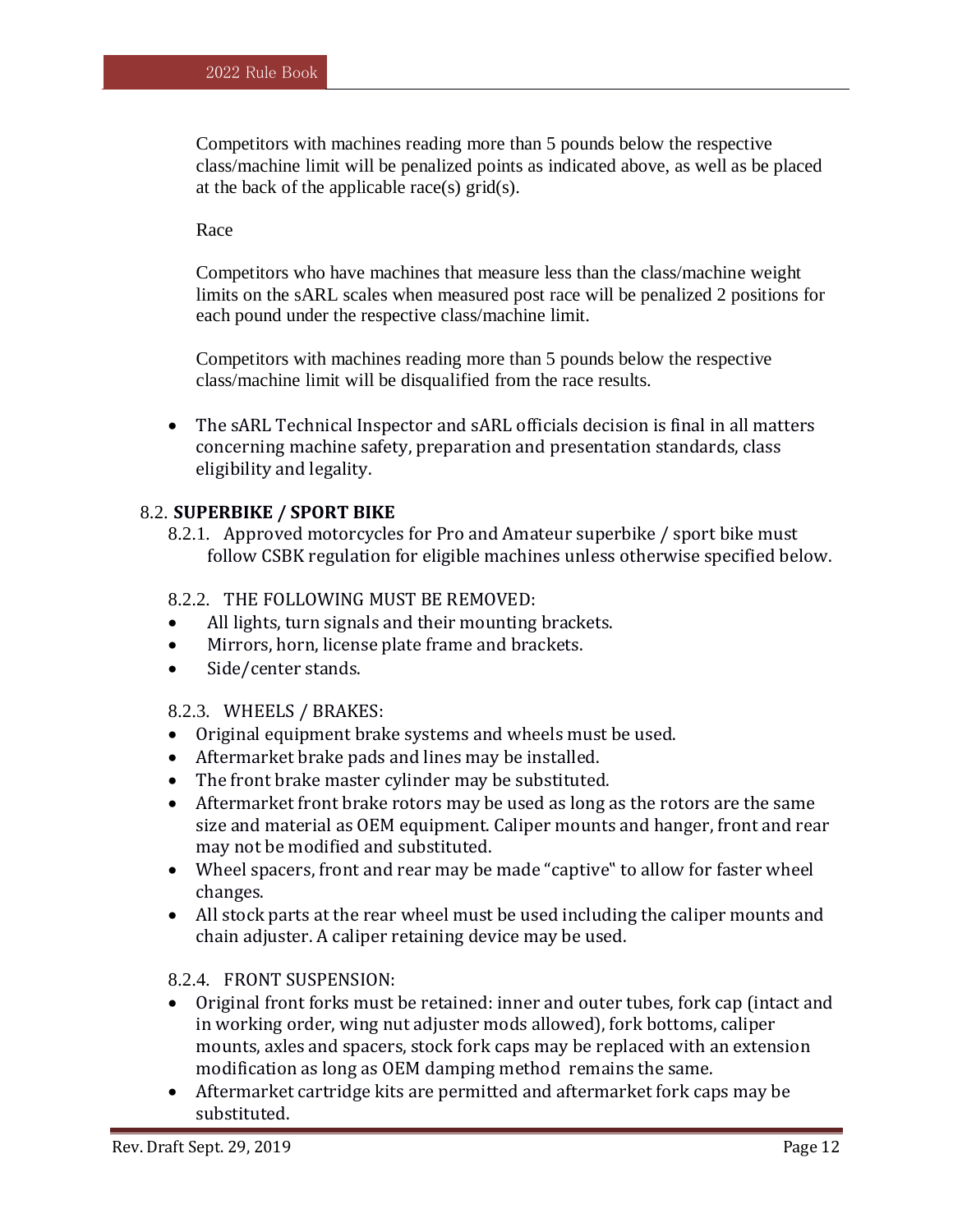- Internal parts may be modified within the restrictions placed above, including substitution of springs, change of shims and/or spacers, and addition of kit/aftermarket type valving.
- External compression adjusters may be modified/changed.
- A steering damper may be installed.
- A fork brace may be installed.
- Aftermarket coatings may be applied.
- Triple clamps may be substituted.
- Steering head inserts to adjust rake may be used in Superbike as long as no part of the frame is modified.

#### 8.2.5. REAR SUSPENSION:

- The original model, stock swingarm must be retained, unchanged except that the axle adjustment opening/slot may be lengthened with the permission of the technical inspector.
- The rear shock linkage may be substituted in Superbike only.
- The rear shock may be modified or replaced.

# 8.2.6. FRAME / ADJUSTABLE PIVOT / DATA ACQUISITION:

- The original frame must be retained. Unnecessary brackets may be removed.
- Adjustable swingarm pivots are permitted in Superbike only, but no modifications to the frame or swingarm can be made to allow this adjustability.
- Data acquisition for chassis or suspension is permitted. Data acquisition is only permitted as "one way", meaning a gathering system can receive but not transmit. Unknown data acquisition systems will be impounded.

# 8.2.7. BODYWORK / CONTROLS / APPEARANCE:

- Aftermarket, OEM-style bodywork and custom fairing mounts may be used. An oil retaining sealed lower bellypan is mandatory.
- The stock gas tank must be used but aftermarket gas caps may be used.
- A front fender must be mounted.
- The fairing must match the shape of the OEM machine in silhouette and profile.
- Aftermarket foot pegs, clip on bars, shift/brake mechanisms and fasteners may be used.
- Non-standard "kill switches" must not be spring loaded and must be clearly marked.
- Tail sections may be increased in size to allow for legal sized number plates.

# 8.2.8. ENGINE MODIFICATIONS:

- Bore and stroke must remain as stock.
- Valve sizes must remain as stock.
- Stock cases, barrels and cylinder head must be used but may be altered.
- Stock carb bodies or fuel injection systems must be used, but carb internals, velocity stacks and injection management systems may be altered or replaced. Injectors must be stock and unaltered from OE.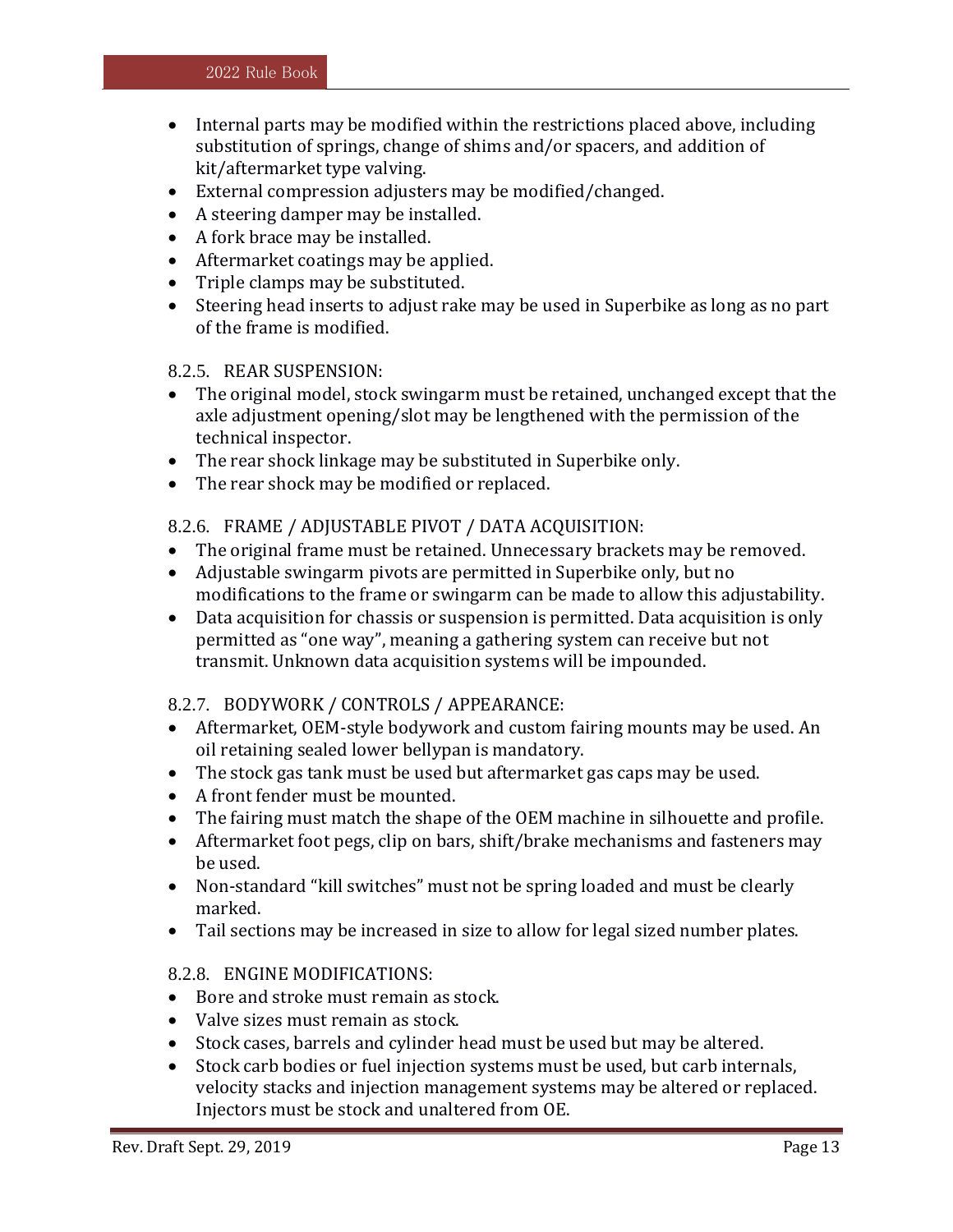- Aftermarket exhaust systems may be used but must be baffled and meet noise restrictions.
- Piggyback or kit type electronic "quick shifters" are allowed. Manual "secondary" hand operated kill switch/quick shift are allowed.
- Clutch actuation may be modified to a slipper type.
- "Dry clutches" are only permitted when used on the OE model.
- In Superbike and Sport Bike the OE or OE Kit, starter and charging system must be retained. In Superbike and Sport Bike ignition and ECU must also be stock or made by the OEM as a kit or produced for consumer use.
- Piggy back engine mapping products may be used.

#### 8.2.9. AIRBOX / INTAKE / SCOOPS:

- The stock air box is not required, but an air box is required. An air filter is not required.
- Larger air boxes may be fitted, but the stock tank and tank placement/mounts must be used.
- Ram air systems, including ducts and scoops must be identical in specification to OE fitment.

#### 8.2.10. TRACTION CONTROL:

• Traction control is permitted.

#### 8.2.11. DISPLACEMENTS:

 For the Superbike and Sport Bike classes, maximum displacements (OE bore and stroke in all instances) and weight limits are as per CSBK regulations.

#### 8.2.12. TIRES

• In Sport Bike and Superbike, tires are "open" meaning either DOT treaded tires that meet DOT standards, are marked DOT and carry full DOT documentation or slicks are permitted. Use of rain tires is permitted when conditions warrant their use.

#### 8.3. **SPORTSMAN**

This class is for machines built prior to 2007 and open to production based machines for street use or GP replica machines. The Sportsman class will allow for slick tires to be used.

#### **8.4. Vintage Open**

The Vintage Open class combines some of the previous sARL Classes, Sportsman 1, P4, LWGP and vintage classes that did not have enough entries for a points paying class.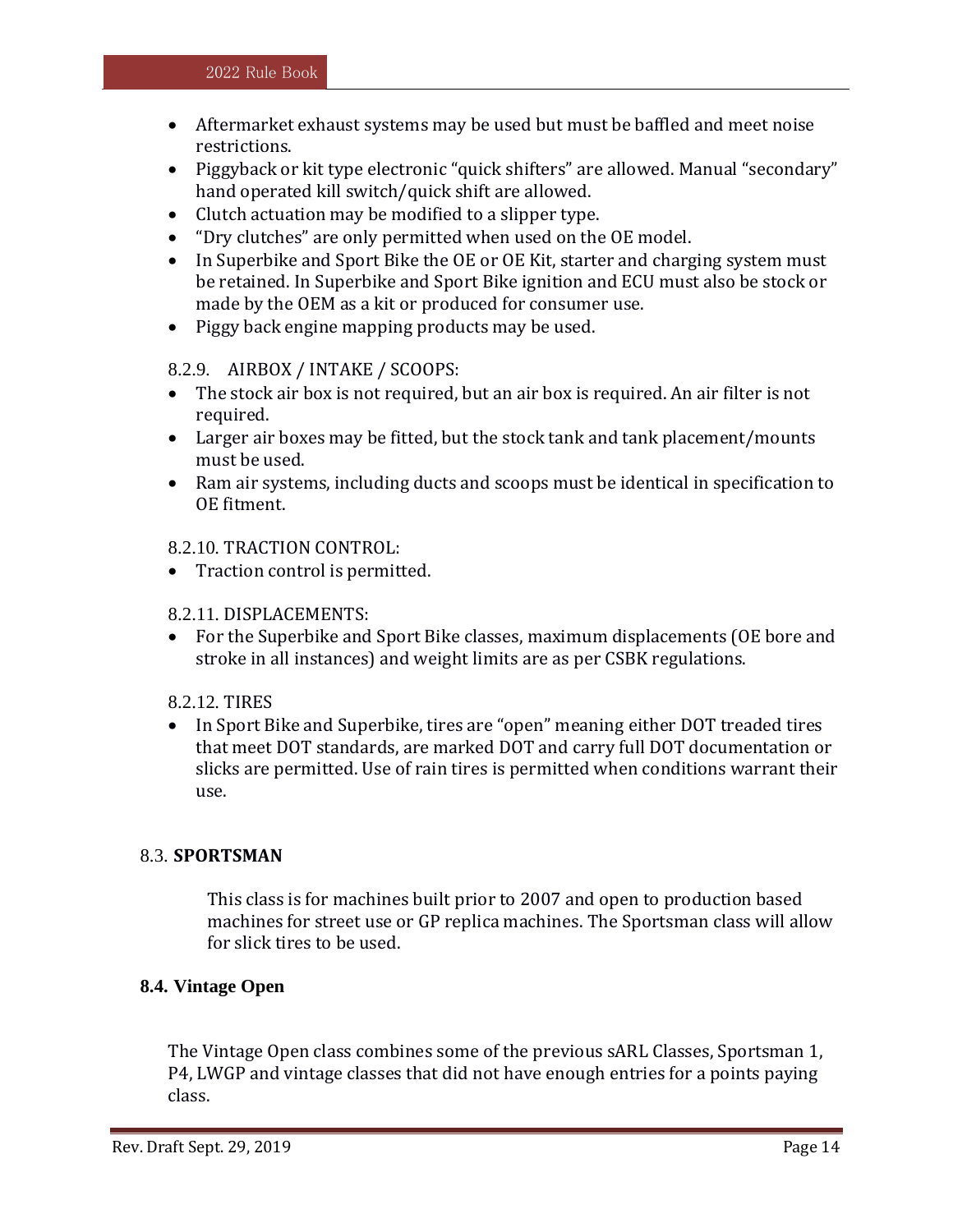The intention of the class is for lap times not below 1:14 and not for bikes running in modern classes. The Vintage Open class will allow for slick tires to be used. Riders who normally lap below 1:14 on an eligible machine are outside the intent of the class. The current list of eligible bikes and restrictions may be modified by the competition committee to accommodate other makes and models, or rider/bike combinations.

All decisions regarding eligibility for Vintage Open will be made at the discretion of the competition committee.

Example eligible bikes:

Any pre 1999 machine

Honda RS 250, CB1, NS 400, CBX 550, CBR 600 up to (2002), GT 650, Hawk, CB 900F, CB 1100 F, CBR 900, 929, 954, RC 51

Kawasaki KZ / GPZ 550, EX 500, KZ /GPZ 750, 1000, 1100, ZX 600 R (up to 2001), ZX7R & RR (up to 1995), ZX9R (up to 1995)

Suzuki GS 500, GS 550, SV 650, GS 1000, 1100, GSXR 600 (up to 2002) GSX 600 Katana, GSXR 750 /1000/1100 (up to 2000) TL & TLR 1000, SV 1000

Yamaha TZ 250, RD 350, RZ 350, RD 400, FZR 400, FZR600, YZF 600 (up to 1999), R1 & R6 (up to 2002), FZ 750 YZF 750 / 1000 (up to 1995)

Ducati 750 SS, 900 SS, M750, M900, M1000, 900 / 1000 SS 748, 749, 916, 996, 998, 999

#### 8.5. **THUNDER**

8.5.1. Open to all two (2) cylinder machines, and single cylinder machines as approved by the competition committee provided technical requirements are met.

#### 8.6. **FORMULA 46**

- 8.6.1. To be eligible the age of the rider combined with the age of the machine must be 46. I.e. a 26 year old rider must ride a machine at least 20 years old machine. A rider age 46 or older may ride any age machine.
- 8.6.2. This is an open class. Competitors may use any tires, fuel, or modifications they wish.

# 8.7. **LIGHTWEIGHT SUPERSPORT – 125cc /250cc / 400cc**

- 8.7.1. Open to all participants (Pro, Expert or Amateur) with a valid race license.
- 8.7.2. All machines must meet technical requirements.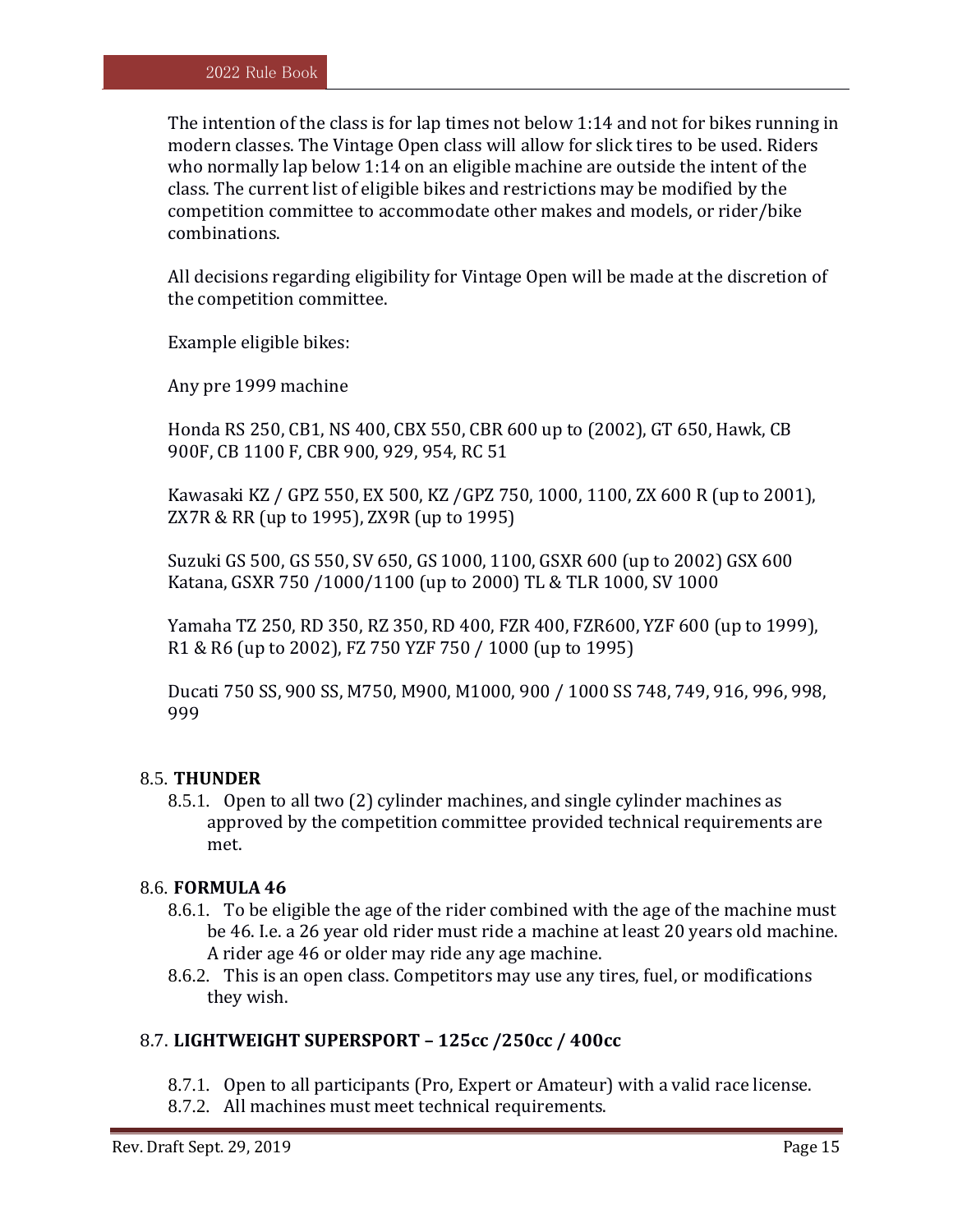- 8.7.3. For the 125cc class, any 4 stroke street machine up to and including 125cc is eligible.
- 8.7.4. For the 250cc class, any twin cylinder 4 stroke street machine up to and including 250cc as well as Kawasaki Ninja 300, and any single cylinder 4 stroke street machine up to  $31\frac{3}{2}$ cc, is eligible. Examples of eligible machines: Ninja250R, CBR250R, GSX250, VTR250, CBR300R, Ninja300 & BMW G310GS.
- 8.7.5. For the 400cc class any 4 stroke street machine up to 2 cylinders and including 471cc is eligible. Eligible machines include Honda CBR300R, CBR500F/R, Kawasaki Ninja 300, 400, KTM RC390, Yamaha R3 and any make 250cc motards.
- 8.7.6. Modifications are limited to the following:
	- a.) Engine modifications can only include up to 1mm overbore for rebuilds and after market cams. All machines must retain the OEM flywheel, charging system, starter. For machines **built before 2007**, cylinder head porting/polishing, high compression pistons and or milling to raise compression is permitted, air boxes may be eliminated, an air filter is mandatory.
	- b.) All bikes are to be naturally aspirated.
	- c.) Chassis (frame) and swingarm must remain as the factory provided street bike, subframe can be lightened, modified or replaced.
	- d.) On bikes **built before 2007**, forks, swingarms, wheels and calipers can be swapped for other OEM components to be able to run 17" DOT radial tires that fit within the rules but aftermarket race wheels in aluminum, carbon or magnesium are not permitted. Maximum rim width is 4" rear and 3" front. Brake calipers can be swapped with other OEM calipers if required for a wheel swap.
	- e.) Suspension components can be modified, swapped or upgraded, including fork springs and valve emulators, fork cartridge internals and aftermarket rear shocks, links / dog-bones. Aftermarket rear shocks can be longer than OE or have adjustable length.
	- f.) Brakes can include aftermarket stock diameter rotors in SS or cast iron (NO CARBON), floating or fixed regardless of stock style can be used. Brake pads and master cylinders can be upgraded. A braided stainless steel flexible brake line is also permitted.
	- g.) After market rear sets, clip-on handlebars and adjustable levers are permitted and the seat can be modified. All handlebars must have a closed end.
	- h.) Removal of any unnecessary street parts is permitted
	- i.) A steering damper is permitted but not required.
	- j.) Piggy back engine mapping products or Jet Kits are permitted.
	- k.) Piggyback type electronic "quick shifters" are allowed. Manual "secondary" hand operated kill switch/quick shift are allowed.
- 8.7.7. 2 stroke machines will be allowed on a case by case basis by special exemption from the competition committee.
- 8.7.8. The 125, 250 and 400 classes will run separately unless less than four (4) 125 or four (4) 250 or four (4) 400 class bikes are registered for a particular class. If there are only three (3) 125's they will run with the  $250$ 's and gain  $(250 - not 125)$  points. If there are only three (3) 250's (or bumped up 125s) registered they will run with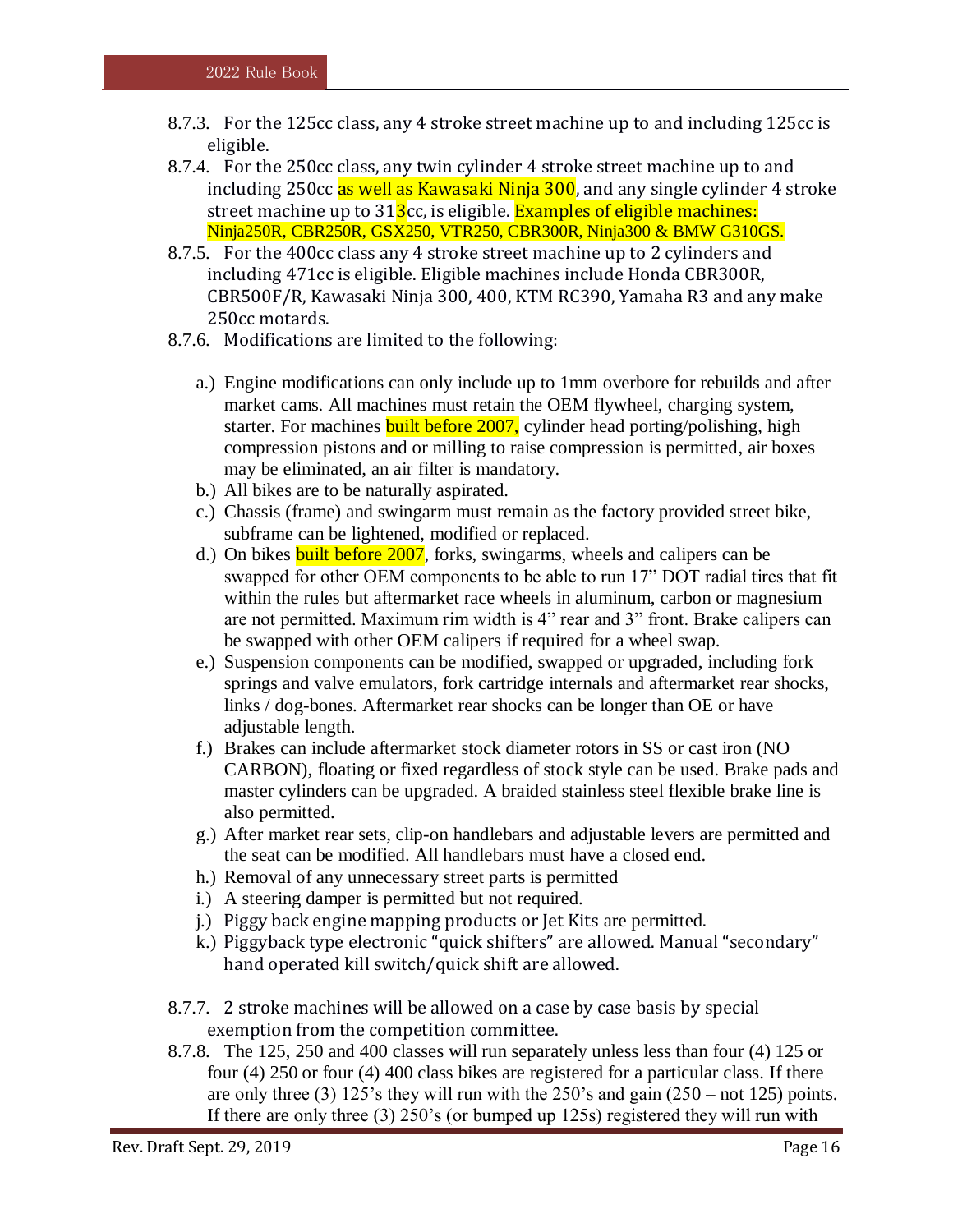the 400's and gain (400 points, not 250) points. If there are only three (3) 400's (or bumped up 250s) registered, the 400 class would not be run separately or scored, the 400s could run with the 250s and gain no points.

- 8.7.9. Race fuel is prohibited in the 125, 250 and 400 classes
- 8.7.10. For the 125, 250 and 400 classes, Slick, Rain and DOT tires are permitted. Two warm up laps will be provided and tire warmers may be utilized. In the event that time, a red flag or weather conditions result in disruption of the race distance as scheduled, the 2 warm up laps will be maintained and the race distance may be reduced.
- 8.7.11. LW 400 machines must weigh no less than their listed weight limit below upon completion of the on track session including all fluids. No fluid or weight can be added prior to the determination of weight. Riders of machines not meeting minimum weight requirements will penalized as indicated in para 8.1.

Minimum weights for eligible machines:

| Over 410cc   | 355lbs (Honda CBR 500)                                           |
|--------------|------------------------------------------------------------------|
| 395cc-410cc. | 340lbs (Kawasaki 400)                                            |
| 320cc-394cc. | 320lbs (KTM 390, Yamaha R3)                                      |
| 290cc-319cc. | 310lbs (Kawasaki 300)                                            |
|              | Less than 290cc 300lbs (Honda 250/300, Kawasaki 250, Suzuki 250) |

#### 8.8. **sARL ENDURANCE RACING (Mack and Jack)**

#### 8.8.1. TWO(2) HOUR SOLO or TEAM FORMAT

- This race is generally not for first year racers, the competition committee will address any first year rider requests.
- Grid positions will be determined by fastest practice times for the entered machine.
- Endurance race deemed to be complete after two (2) hours.
- Any motorcycle meeting the technical requirements is eligible to enter in the appropriate class.
- Solo Entrants and Teams of at least two (2) riders are permitted.
- Each rider in a team is required to ride the bike for a minimum of  $\frac{1}{2}$  hour.
- Only one machine may be entered per team.
- Fuel tank modifications are not permitted.
- "Quick-release" aftermarket parts are not permitted.
- "Pressurized" fuel jugs are not permitted.
- Classes are as follows:
	- o Under and Over 600 Solo
		- o Under and Over 600 Team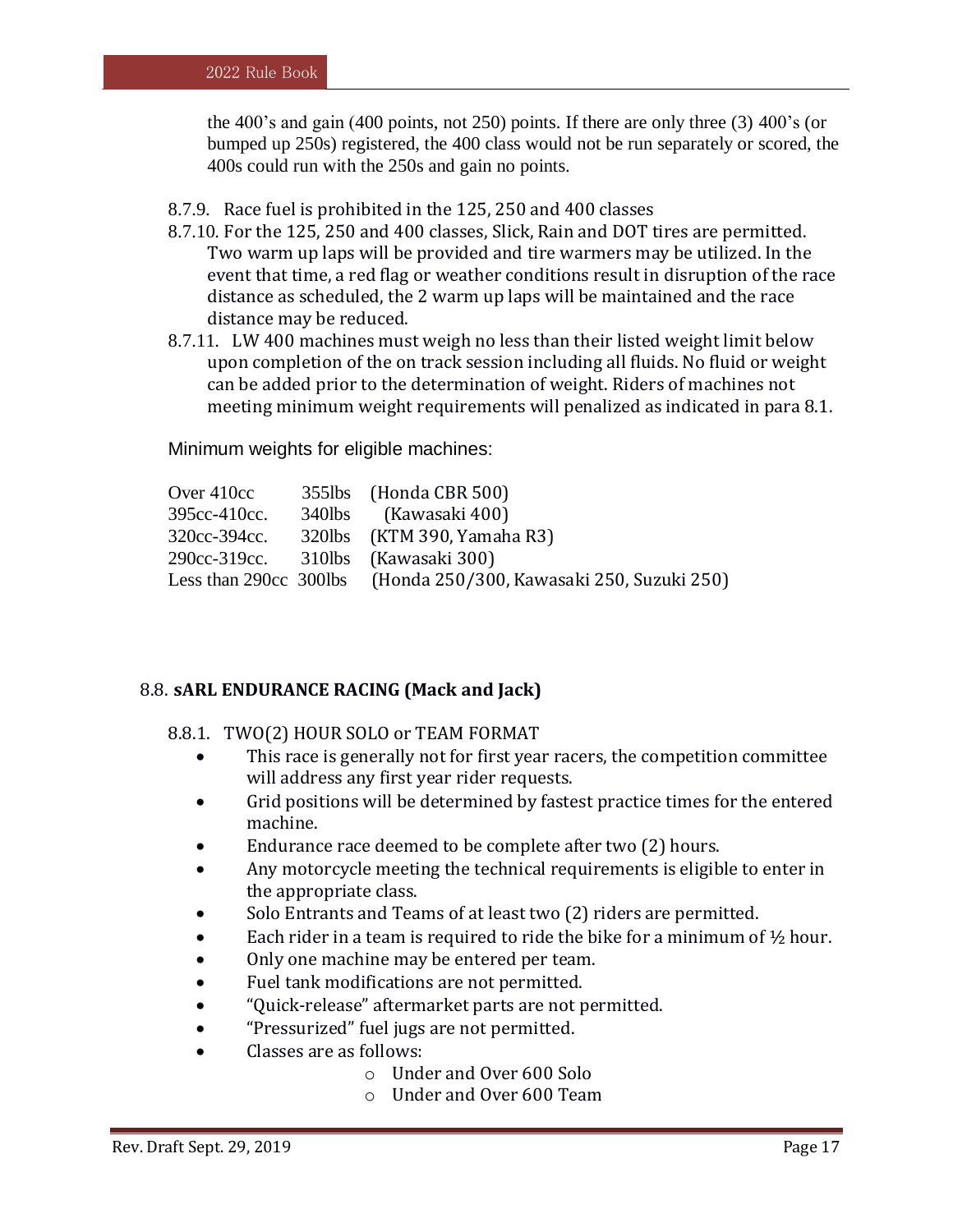- o Start procedure will be mass start as per section 14 with over 600 machines gridded ahead of under 600 machines.
- 600 class machines means those commercially marketed as 600 class machines.

# <span id="page-17-0"></span>**9. RIDER ETIQUETTE**

- 9.1. Instructions issued by officials and corner marshals must be followed at all times.
- 9.2. The only entrance to the pit lane is under the tower, the only entrance to the track is via pit lane under the starter's bridge. When entering the track a shoulder check must be made and riders should stay left through turn 1. Entrance to paddock is at the end of pit lane under starter's bridge only.
- 9.3. Intentional or sustained burnouts on the track surface are prohibited. Riders who engage in such activity will be disciplined and held liable for any damages incurred. Wheelies and stoppies are strictly prohibited at any time within the paddock and pits. Riders who appear to be intentionally initiating or maintaining wheelies on track in an erratic, unacceptable manner will be disciplined.
- 9.4. Refueling in pit lane must be done with the engine off and the rider off the bike on a stand. A crew member must stand by with a fuel extinguisher.
- 9.5. It is prohibited to stop on course (other than the grid area after warm up lap or red flag situation).
- 9.6. It is prohibited to ride or push a motorcycle counter-race unless instructed to do so by an official, corner marshal or member of the safety crew.
- 9.7. Should a rider leave the course, they must re-enter at the next safe location with no attempt to shorten the course. Rider must re-enter course under directions of the corner marshals if they are present. If pit lane is used as an escape road, you must roll down pit lane in 1st gear and receive Referee or assistant referee clearance to re-enter the track.
- 9.8. During a race, no assistance may be given to a rider to progress on the track or to restart, other than in the pits by their mechanic or on track by a corner marshal. This does not preclude assistance by race officials for safety reasons.
- 9.9. Any rider who is adjudged to be deliberately blocking a motorcycle attempting to pass, by any method including weaving will be disqualified. This decision is made by the referee in consultation with corner marshals and may not be protested.
- 9.10. If a rider slows significantly for any reason, the rider should signal by raising an arm or extending a leg. Similarly, before exiting track surface, the rider must signal their intention before turn 9 and stay to the outside of the track until safely onto track exit.
- 9.11. No rider shall knowingly operate a motorcycle on any paved surface while it is leaking fluid. Once a rider becomes aware the motorcycle is leaking fluid on a paved surface, they must indicate their intention to promptly pull off the track surface, shut down and either push back to paddock or wait to be picked up by safety crew. Under no circumstances shall the rider attempt to ride the motorcycle to the paddock under power.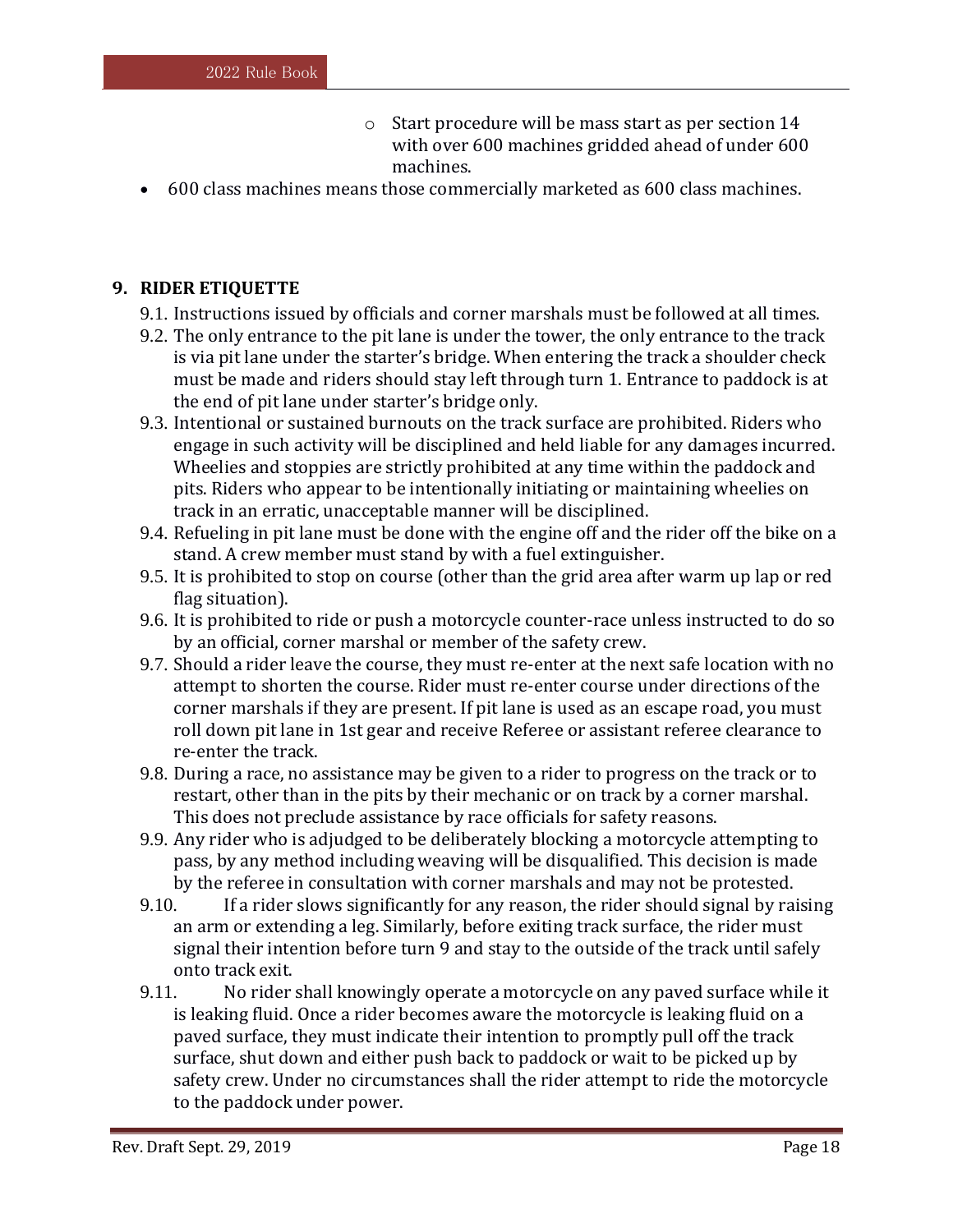- 9.12. Since a rider who is about to be passed can neither see nor hear the passing rider approaching from the rear, the responsibility for safe passing lies with the passing rider. It is also the duty of all riders not to make wild and erratic changes in direction in such a way as to endanger passing riders who may be committed to a fast line and have less room to maneuver.
- 9.13. A machine exiting the track during a race and entering the paddock area will not be allowed to rejoin the race. Entering pit lane is allowed.
- 9.14. A rider causing a red flag incident shall be gridded last on the restart, or placed last in final results.
- 9.15. Should the checkered flag be displayed prior to the published or announced race distance or time, the race will be considered complete. For example, should the checkered flag be displayed on lap four of a five lap race, the race would be considered complete at lap four. Should the checkered flag be displayed beyond the published race distance, the results will be determined by positions at the completion of the published race distance. For example, if a five lap race were run for six laps, the results would be based on positions at the end of lap five.
- 9.16. A crash is any incident where the handle bars contact the ground. A motorcycle, including rider equipment, which has crashed in any event, practice, qualifying or race, must go through technical inspection and the rider must be checked by medical staff before being allowed back on track. If the crash occurs during a race, the race can be completed, but the motorcycle and rider equipment must pass technical inspection following the race and the rider must be checked by medical staff. Disciplinary action will be taken against any rider that does not comply.
- 9.17. Maintenance including repairs or refueling to motorcycles on pit road during a red flag stop will be determined by the referee only and all riders informed.
- <span id="page-18-0"></span>9.18. A rider must start and finish a race on the same machine.

# **10. CRASH AND CONTINUE RULE**

- 10.1. In qualifying or final event, a competitor may crash and remount to complete the event before returning to the paddock to repair their machine and then re-tech. however, it is the responsibility of each competitor to examine their machine before returning to the track to ensure that it is still safe to ride, including checking all of the following:
	- All controls are still functional
	- No part of the machine is dragging or rubbing
	- No fluid is leaking from any area of the machine
	- No debris of any sort is tracked onto the racing surface
	- Riders equipment is still safe for use
- 10.2. Competitors attempting to return to the race are still required to follow corner marshal's instructions. If a rider who has crashed is black flagged, they must immediately report to referee, as per standard procedures, and may not continue to complete the event. In the case of competitors who return to the track in a heat or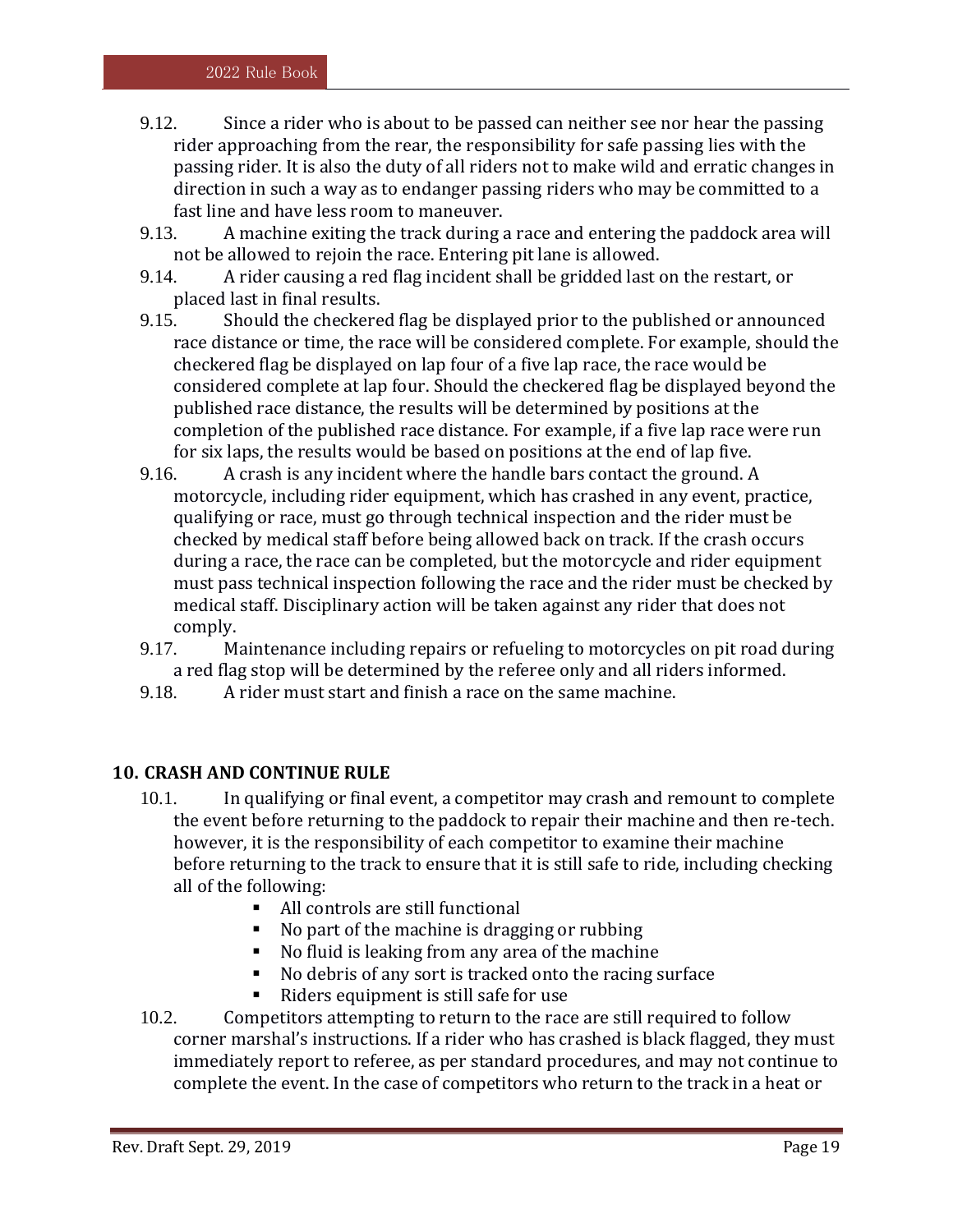final race with a machine that is too badly damaged to continue, penalties will be imposed post race, including loss of finishing position or disqualification.

# <span id="page-19-0"></span>**11. FLAGS**

- 11.1. Nova Scotia Provincial Flag or Start Lights Indicates start of race or clear track conditions.
- 11.2. Yellow Flag (Stationary or waved) Indicates approaching a potentially hazardous situation on or near the track. Passing is not allowed under yellow flag (Stationary or waved) until past the incident that was cause for the yellow flag. This applies to practice, qualifying or race sessions. Riders violating this will be assessed three (3) position penalty to final race results for each infraction. Passing is allowed on warm up lap where stationary yellow is displayed full course.
- 11.3. Red Flag Stoppage of race, qualifying or practice session. Indicate you have seen the red flag, maintain position and return to pit lane in single file at a safe speed, shut off engine and await instruction from referee. If a marshal is track side signalling riders to stop this indicates a blockage on track and you have to stop at that marshal stand. Failure to return in a reasonable amount of time or failing to stop for marshal at side of the track may result in disqualification.
- 11.4. Green Flag Clear of incident causing yellow flag to be displayed.
- 11.5. Black Flag Indicates a problem with your machine, safety equipment or riding. Displayed in turn nine (9) with a number board and start/finish pointed directly at rider. Rider must report directly to referee at start/finish. Failure to respond will result in penalties including loss of finishing position, disqualification or suspension.
- 11.6. Yellow/Red Striped Flag Debris on track surface. This is an information flag that there is a foreign object or fluid on the track surface, pointed up indicates rain.
- 11.7. Blue/Green Crossed Flags Indicates half way of race distance.
- <span id="page-19-1"></span>11.8. Checkered Flag – Indicates end of race or session – Winner of race may conduct victory lap at referee's discretion.

#### **12. GRID PROCEDURE**

- 12.1. The maximum number of riders in a race will be determined at the close of registration on the day of the race. Every effort will be made to start all riders in a fair and equitable manner as determined by their qualifying time, heat race, series points or order of registering. Late entries may be required to start from pit lane but will not be scored separately.
- 12.2. A minimum of four (4) starters are required to make a class.
- 12.3. More than 1 class may be gridded at the same time, scored separately, if number of registered starters warrants.
- 12.4. Grid sheets will be posted as per published round schedule. It is the rider's responsibility to notify the referee and timing and scoring of any errors in the grid sheets within thirty (30) minutes of posting. After thirty (30) minutes no changes will be made to published grids.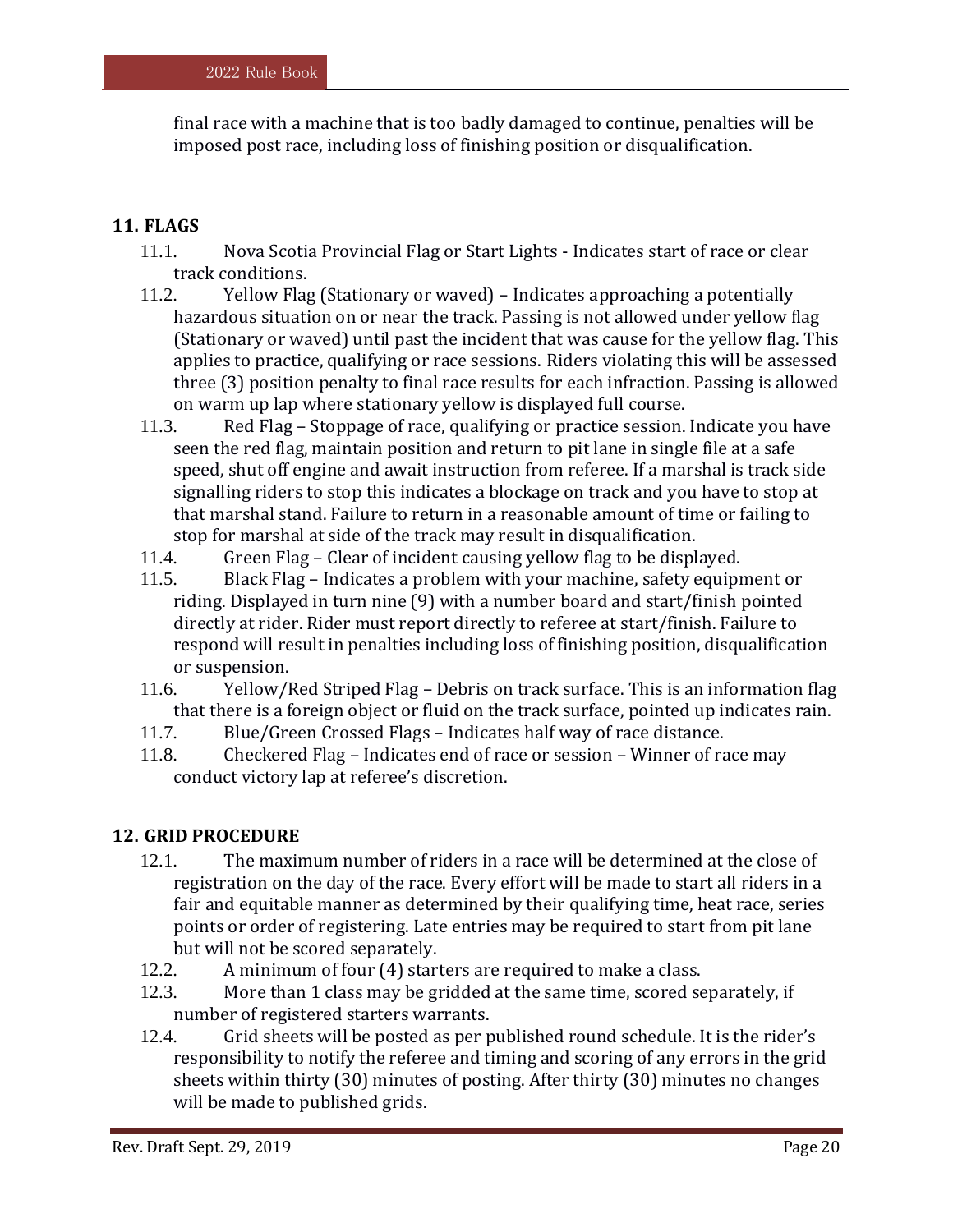- 12.5. The Pole sitter must notify referee prior to start of warm up lap of requested starting spot.
- 12.6. Classes may be cancelled due to lack of entrants. Affected riders may be requested to enter alternate classes or combined with a suitable class.
- 12.7. All participants must come to pre-grid. It is the rider's responsibility to be aware of the schedule. Any changes to the schedule will be broadcast/published in a timely manner.
- 12.8. Riders arriving too late to take the warm up lap will start the race from pit lane, time and safety permitting and at the discretion of the referee, after the last competitors on the grid have passed start/finish.

#### <span id="page-20-0"></span>**13. TIMED QUALIFYING FORMAT**

- 13.1. Final race grids for each round will be determined by a rider's fastest lap from all timed sessions for each class.
- 13.2. The session times will be posted and competitors will be assigned final race grid positions based on the time of their fastest lap in the sessions they ran.
- 13.3. The rider with the fastest lap during the timed session will have pole position, with the choice of starting spot on front row, the second fastest time will be assigned second position and so on.
- 13.4. Competitors that do not complete any timed laps during the qualifying will be assigned final race grid positions at the back of the grid. If more than 1 competitor does not complete any timed laps, grid positions will be determined from series points or order of their registration behind all timed qualifiers.
- 13.5. Final grid positions and fast lap times will be posted following the timed qualifying session.
- 13.6. Riders with a malfunctioning transponder will be black flagged
- 13.7. Race officials reserve the right to reduce the length of a timed qualifying session if required. Riders will be informed by an announcement of the time adjustment prior to the session.
- 13.8. In the event of a timing system malfunction or other error, or severe weather/ track condition prior to or in the qualifying session, race officials may choose to cancel or end the session early and grids based on times posted or by season points or registration order as appropriate.
- 13.9. Officials reserve the right to qualify riders based on series points or short heat races. Riders will be notified prior to their qualifying session of changes. In the event of heat races, heat race grids will be based on series points.
- 13.10. Regardless of method used for qualifying, qualifying positions for each of the two race format classes will be the same for both races.
- 13.11. No qualifying points will be awarded if the final grids are based on series points.
- 13.12. At the referee's discretion, a maximum allowable qualifying time of 125 percent of the pole sitters official best lap time may be applied. Riders will be informed at the riders meeting on Saturday morning if this rule will be applied.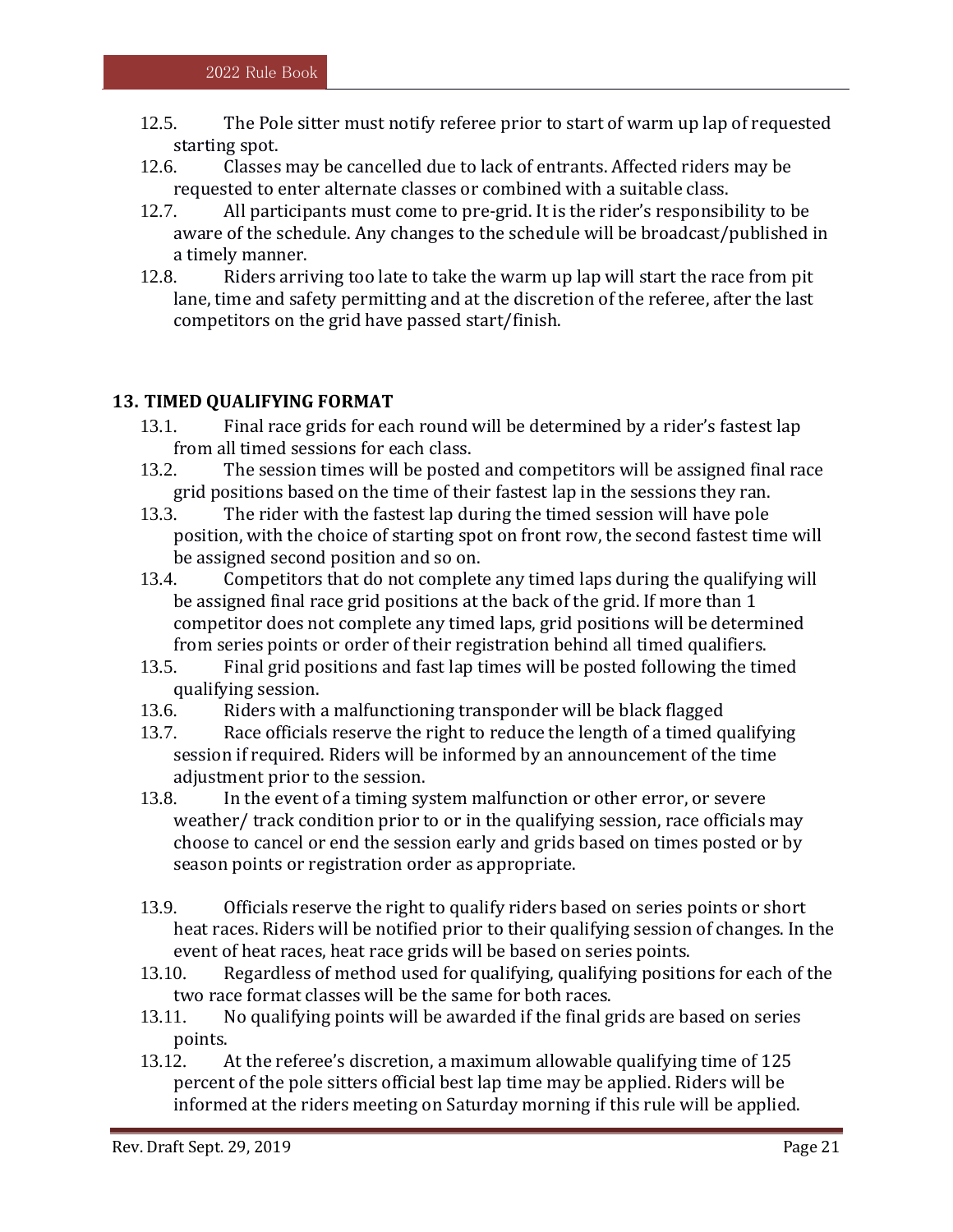# <span id="page-21-0"></span>**14. START PROCEDURE**

- 14.1. With Flag-When all riders are ready in assigned grid positions, the Starter will raise the start flag, hold for a count of one (1) to five (5) seconds and then drop the flag signifying the start of the race.
- 14.2. With Lights When all riders are ready in assigned grid positions, the Starter will raise the light control box and then lower it behind their back and hold for a count of one (1) to five (5) seconds and then switch the light from Red to Green. When the green light is turned on this will signify the start of the race.
- 14.3. Creeping defined as any forward movement of the motorcycle once the start flag or control box has been raised.
- 14.4. Jumping the start Leaving the assigned grid position prior to the flag being dropped or green light engaged.
- 14.5. Creeping or jumping the start may result in a penalty of three (3) positions in the final race results. If no attempt is made to stop your forward progress or if there is an obvious advantage gained, penalties will be enforced.
- 14.6. Any rider experiencing difficulties on the start grid should indicate this by raising their arm. All attempts should be made to correct difficulty in a timely manner or rider will be pushed to back of grid and not allowed to start race.
- 14.7. False Start if the race director deems that a race had a false start, there will be an immediate race stoppage. Riders will follow red flag procedures back to pit lane and then be directed to re-grid in original spots.
- 14.8. Start procedures will be reviewed on race day by the referee at the riders meeting.
- <span id="page-21-1"></span>14.9. The referee's decision is final in all start penalties and is non-protestable.

# **15. RESTART PROCEDURE**

- 15.1. If a race is stopped before two laps are completed, the restart will be from original grid positions.
- 15.2. If a race is stopped before half race distance is complete, the restart will be gridded according to the positions at the end of the last fully completed lap.
- 15.3. The rider(s) responsible for the stoppage, if able to resume the race, will be gridded last.
- 15.4. A race may be considered complete if more than half the scheduled laps are complete.

# <span id="page-21-2"></span>**16. PROTEST PROCEDURE**

16.1. Any competitor who wishes to file a protest must submit a written statement to that effect to the Referee within twenty (20) minutes after the results of the protested event have been posted.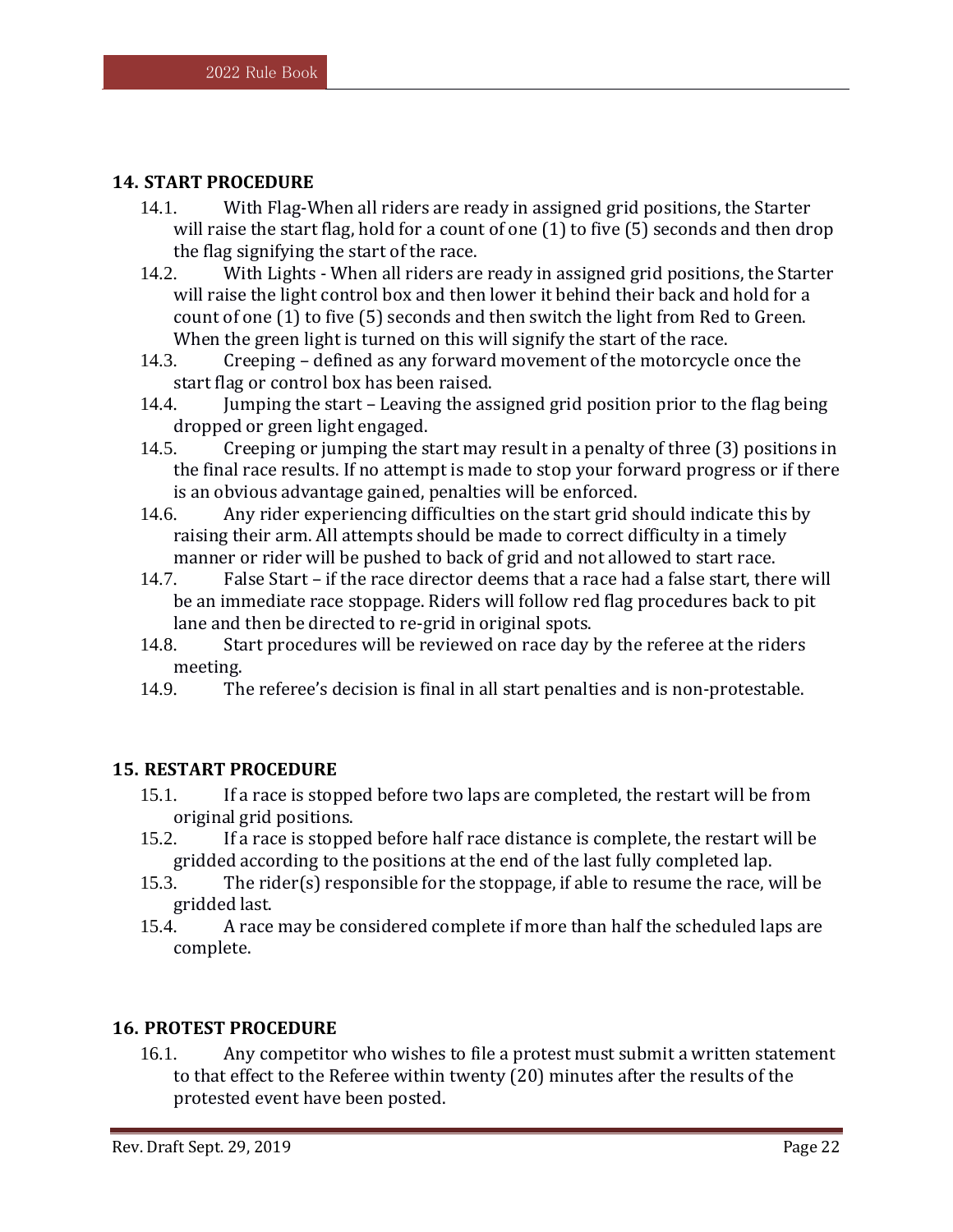- 16.2. The statement of the protest must specify the machine and rider protested by name, number and description, as well as list the same information for the rider filing the protest.
- 16.3. The form must be signed and accompanied by a \$50.00 protest fee.
- 16.4. Only sARL riders involved in the class being protested or team manager s of said rider are permitted to file protest.
- 16.5. Depending on the type of protest, further funds may be required once the staff has reviewed the protest information.
- 16.6. The protest fee is refundable if the protest, less costs incurred, is upheld.
- 16.7. If a protest is upheld, the protested rider is responsible for covering the costs associated with the protest; if the protest reveals no error or omission, then the rider making the protest is responsible for any costs associated with the protest.
- 16.8. Protests will be determined at the event at which they occur and at the discretion of the technical inspector, referee and director of competition.
- 16.9. The sARL protest review committee will hear appeals. If a rider / manager want to appeal any decision made by an event official, a written appeal must be received by the sARL protest review committee within 24 hours after the initial decision is reached accompanied by \$50.00 fee.
- 16.10. It is preferred that appeals be submitted on the day of the event in question, at which point the appeal will be considered by the sARL protest review committee. A binding decision will then be rendered. Failure to submit an appeal in writing will result in the decision on the protest being upheld.
- 16.11. Should the owner / rider refuse inspection, then the machine and rider will be disqualified from the event and the rider will be suspended for the following round of competition or a time to be determined by the sARL protest review committee.
- 16.12. Any penalty not the result of a protest will not be eligible for a hearing (i.e. penalties imposed by an official)
- 16.13. Frivolous or capricious protests intended to harass another rider or to enhance ones finishing position will not be considered.

# <span id="page-22-0"></span>**17. APPEAL PROCEDURE**

- 17.1. Protest decisions may be appealed to the referee in writing, accompanied by a \$50 fee, within 24 hours of the protest ruling.
- 17.2. The sARL protest review committee, whose decision is final, will hear all appeals.
- 17.3. Successful appellants will be refunded their \$50 fee.
- 17.4. The sARL protest review committee will include the following persons:
- 17.5. The sARL board members (if an sARL board member is deemed to be in conflict of interest as a competitor, a neutral third party will preside).
- 17.6. The referee.
- 17.7. A member at large a current independent sARL Pro racer to be selected by the sARL board of directors and agreed upon by both the protesting and appealing competitors.